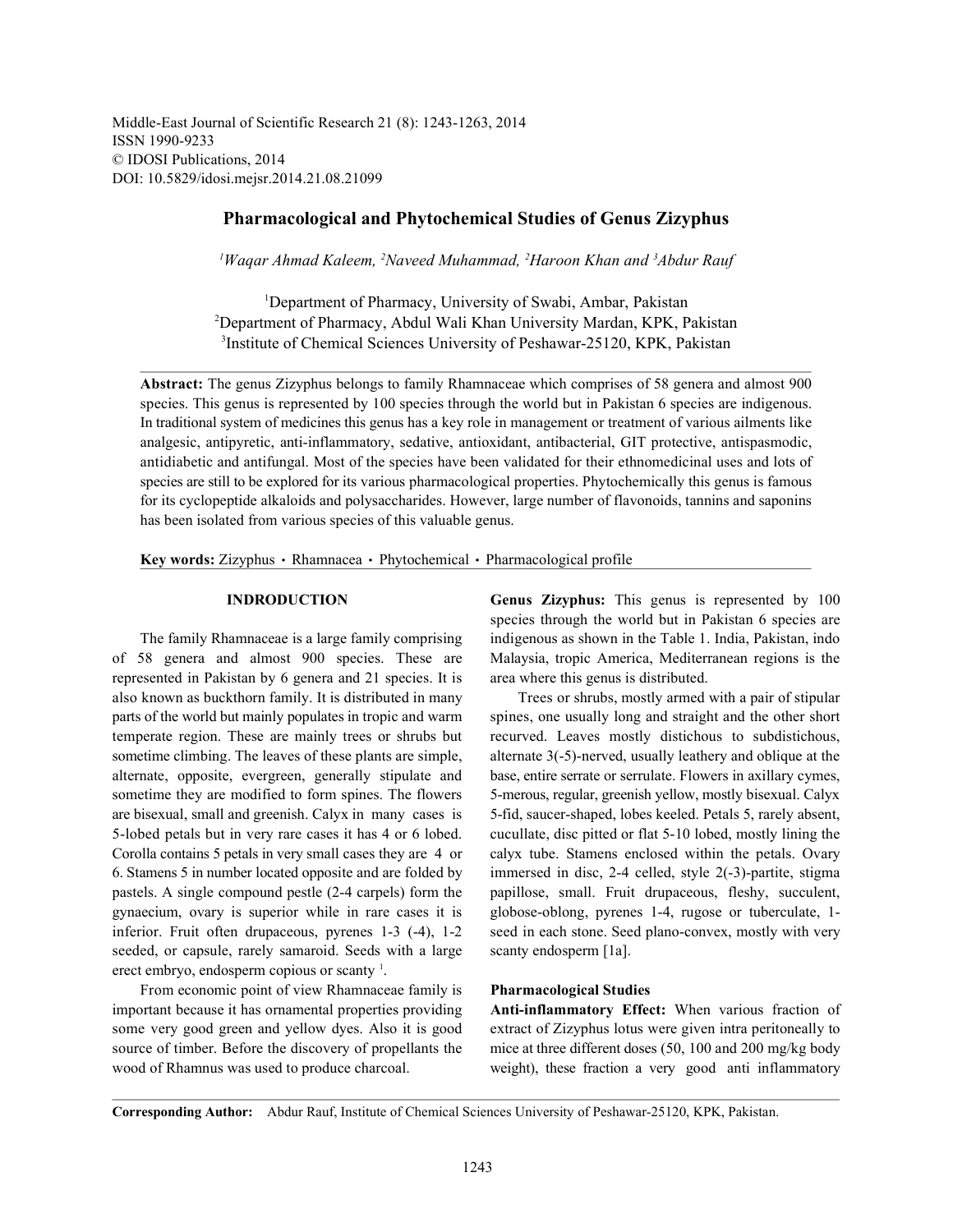|  | Middle-East J. Sci. Res., 21 (8): 1243-1263, 2014 |  |  |  |  |  |
|--|---------------------------------------------------|--|--|--|--|--|
|--|---------------------------------------------------|--|--|--|--|--|

| S.No. | Name of specie.          | Distribution                     | Medicinal uses                                                                                                                            |
|-------|--------------------------|----------------------------------|-------------------------------------------------------------------------------------------------------------------------------------------|
|       | Zizyphus jujuba Mill     | Hazara, Mansehra, Kashmir, Swat. | Fruit is edible; honeybees visit flower, analgesic, antidiabetic and antipyretic [42].                                                    |
| 2     | Zizyphus mauritiana Lam  | Hyderabad, Khairpur, Karachi.    | Tonic, antibacterial, antipyretic, analgesic, bronchodilator, emollient, anti-vomiting,<br>sedative and abdominal pain in pregnancy [43]. |
|       | Ziziyphus nummularia     | Attock, D.G.Khan, dhado, Hazara, | Tonic, antipyretic, antibacterial and analgesic and antidiabetic [42].                                                                    |
|       | (Burm.f)                 | Karachi, Peshawar, Malakand.     |                                                                                                                                           |
| 3     | Zizyphus oxyphylla Edgew | Buner, Hazara, Swat, Garhi       | Digestive disorders, weakness, liver complaints, obesity, urinary troubles,                                                               |
|       |                          | Habibullah.                      | diabetes, skin infections, fever, diarrhea and insomnia [21].                                                                             |
| 4     | Zizyphus rugose Lam      | Hyderabad.                       | Bodyache [45]                                                                                                                             |
| 5     | Zizyphus spina-christi   | Karachi, Sukkur, Sandeman        | It is used in traditional folk medicine for treatment of some diseases such as                                                            |
|       |                          | (Baluchistan)                    | stomach pain and other gastrointestinal tract ailments, diabetes and diarrhea.                                                            |
|       |                          |                                  | It is believed that its leaves have blood pressure reduction properties as well [46]                                                      |
| 6     | Zizyphus sativa          | Karachi                          | Fruit is edible, anti diabetic, used for cough and fever, honeybees visit flowers [42]                                                    |

#### Table 1: Zizyphus species indigenous to Pakistan.

#### Table 2: Summary of isolated compounds

| S. No.         | Compound     | Structure           | Mol. Formula &Mol. Mass, m/z | Reference |
|----------------|--------------|---------------------|------------------------------|-----------|
| $\mathbf{1}$   | Abyssenine B |                     | C25H38N4O4458.6              | $[47]$    |
| $\sqrt{2}$     | Abyssinine C |                     | C24H36N4O4444.573            | $[47]$    |
| $\mathfrak{Z}$ | Mucronine G  | $\circ$ =<br>$H_2N$ | C25H38N4O5474.599            | $[47]$    |
| $\overline{4}$ | Zizyphine D  |                     | C25H38N4O5474.599            | $[48]$    |
| $\sqrt{5}$     | Zizyphine E  | $H_2N$              | C24H36N4O5460.572            | $[27]$    |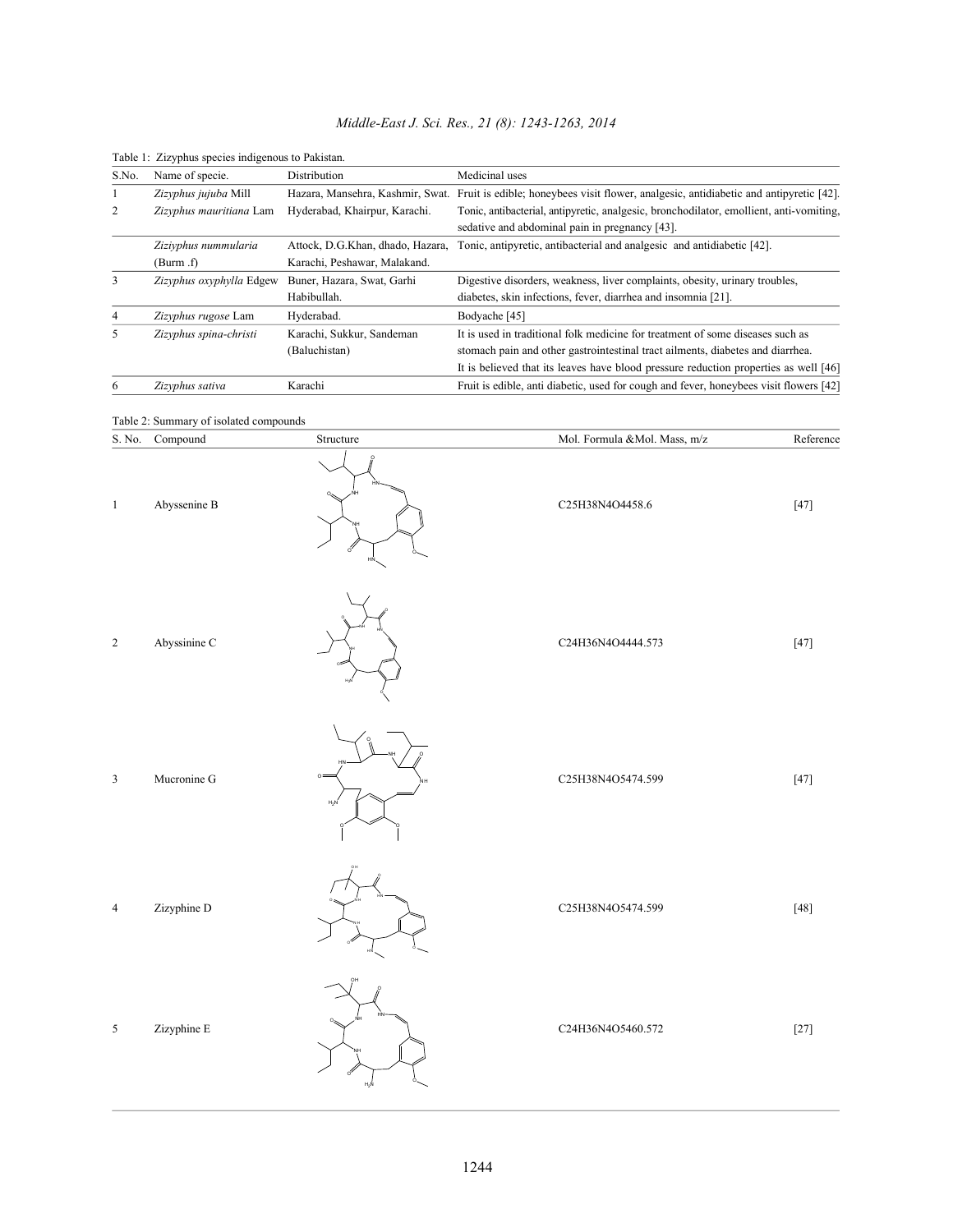| $\mathbf S.$ No. | Table 2: Continued<br>Compound | Structure | Mol. Formula &<br>Mol. Mass, $\ensuremath{\mathsf{m}}\xspace/\ensuremath{\mathsf{z}}\xspace$ | Reference |
|------------------|--------------------------------|-----------|----------------------------------------------------------------------------------------------|-----------|
| 6                | Adouetine X                    | HN        | C28H44N4O4 500.6                                                                             | $[49]$    |
| $\boldsymbol{7}$ | Lotusanine A                   |           | C31H42N4O4 534.697                                                                           | $[50]$    |
| $\,$ 8 $\,$      | Oxyphylline A                  |           | C42H45N5O6715.847                                                                            | $[26]$    |
| 9                | Amphibine A                    |           | C33H43N5O4 573.734                                                                           | $[51]$    |
| $10\,$           | Amphibine B                    |           | C39H47N5O5 665.831                                                                           | $[51]$    |
| $11\,$           | Amphibine C                    |           | C36H49N5O5631.814                                                                            | $[51]$    |
| $12\,$           | Amphibine D                    |           | C36H49N5O5 631.814                                                                           | $[51]$    |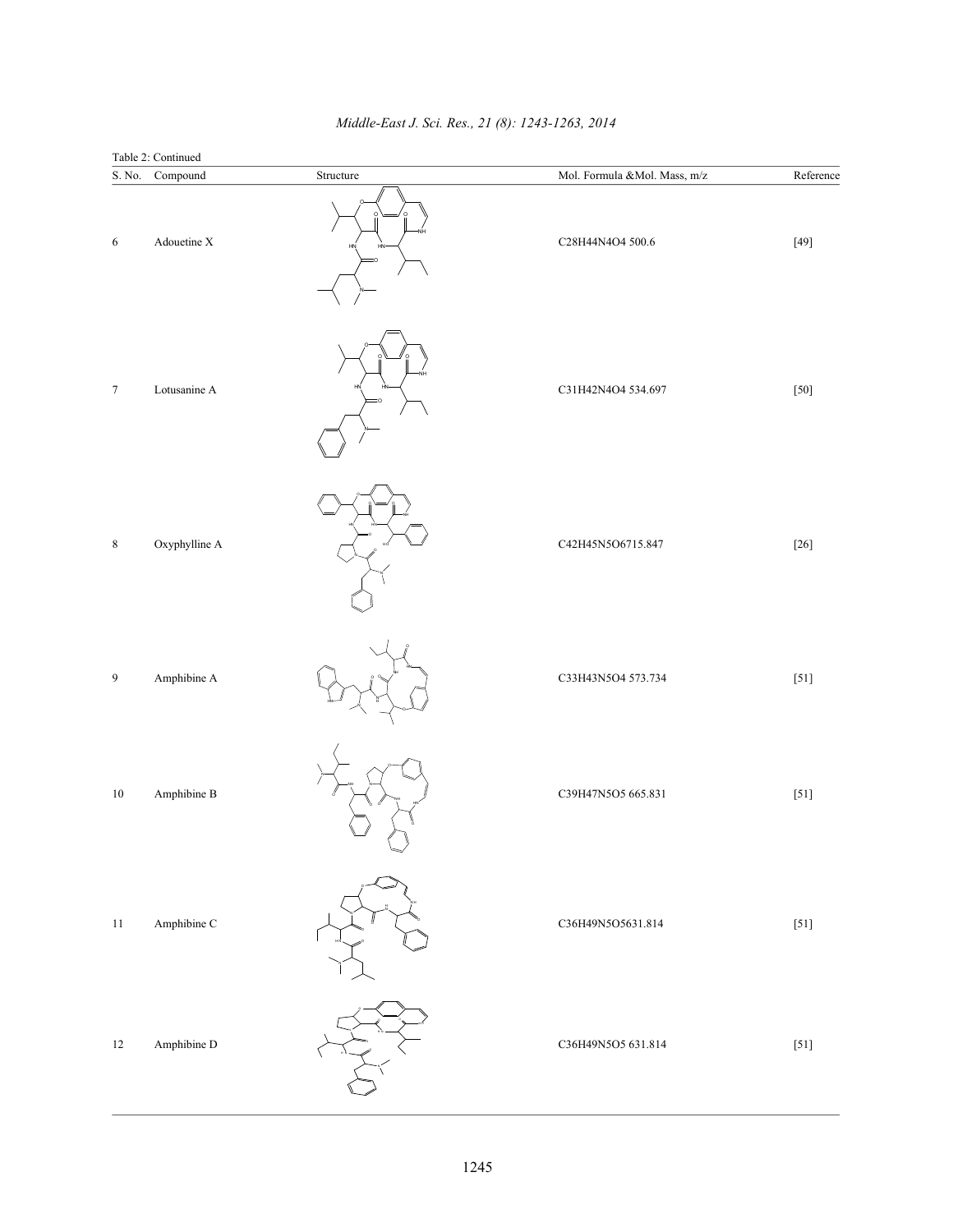|                  | Table 2: Continued  |           |                              |           |
|------------------|---------------------|-----------|------------------------------|-----------|
| $\mathbf S.$ No. | Compound            | Structure | Mol. Formula &Mol. Mass, m/z | Reference |
| $13\,$           | Amphibine E         |           | C38H50N6O5 670.85            | $[52]$    |
| 14               | Mauritine J         |           | C37H48N6O5 656.823           | $[53]$    |
| $15\,$           | Amphibine ${\bf F}$ |           | C29H36N4O4504.628            | $[54]$    |
| $16\,$           | Amphibine G         |           | C32H39N5O4 557.691           | $[54]$    |
| $17\,$           | Amphibine H         | ö         | C33H43N5O6 605.733           | $[55a]$   |
| $18\,$           | Nummularine B       |           | C32H41N5O6 591.706           | 55b       |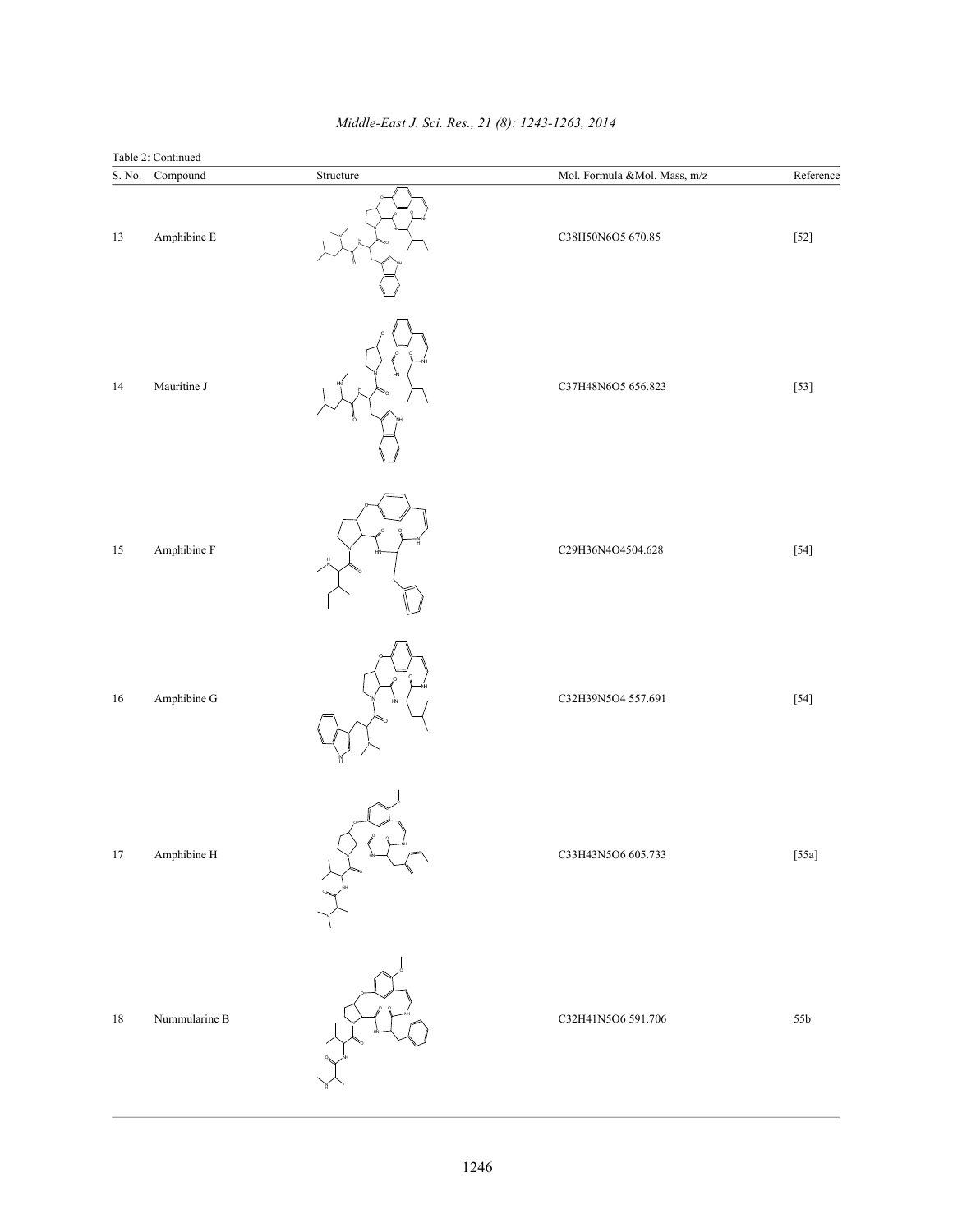| S. No.      | Table 2: Continued<br>Compound | Structure            | Mol. Formula &Mol. Mass, m/z | Reference |
|-------------|--------------------------------|----------------------|------------------------------|-----------|
| 19          | Nummularine T                  |                      | C33H41N5O7 619.716           | $[32]$    |
| $20\,$      | Daechuine S3                   |                      | C34H53N5O6 627.823           | $[56]$    |
| $21\,$      | Daechuine S7                   |                      | C28H42N4O5 514.664           | $[56]$    |
| 22          | Sanjoinenine                   |                      | C29H35N3O4 489.613           | $[57]$    |
| $23\,$      | Franganine                     |                      | C28H44N4O4 500.68            | $[58]$    |
| $\sqrt{24}$ | Frangufoline                   | NΗ<br>H <sub>N</sub> | C31H42N4O4534.697            | $[59]$    |
| $25\,$      | Sanjoinine B                   | $\sim$               | C30H40N4O4 520.67            | $[57]$    |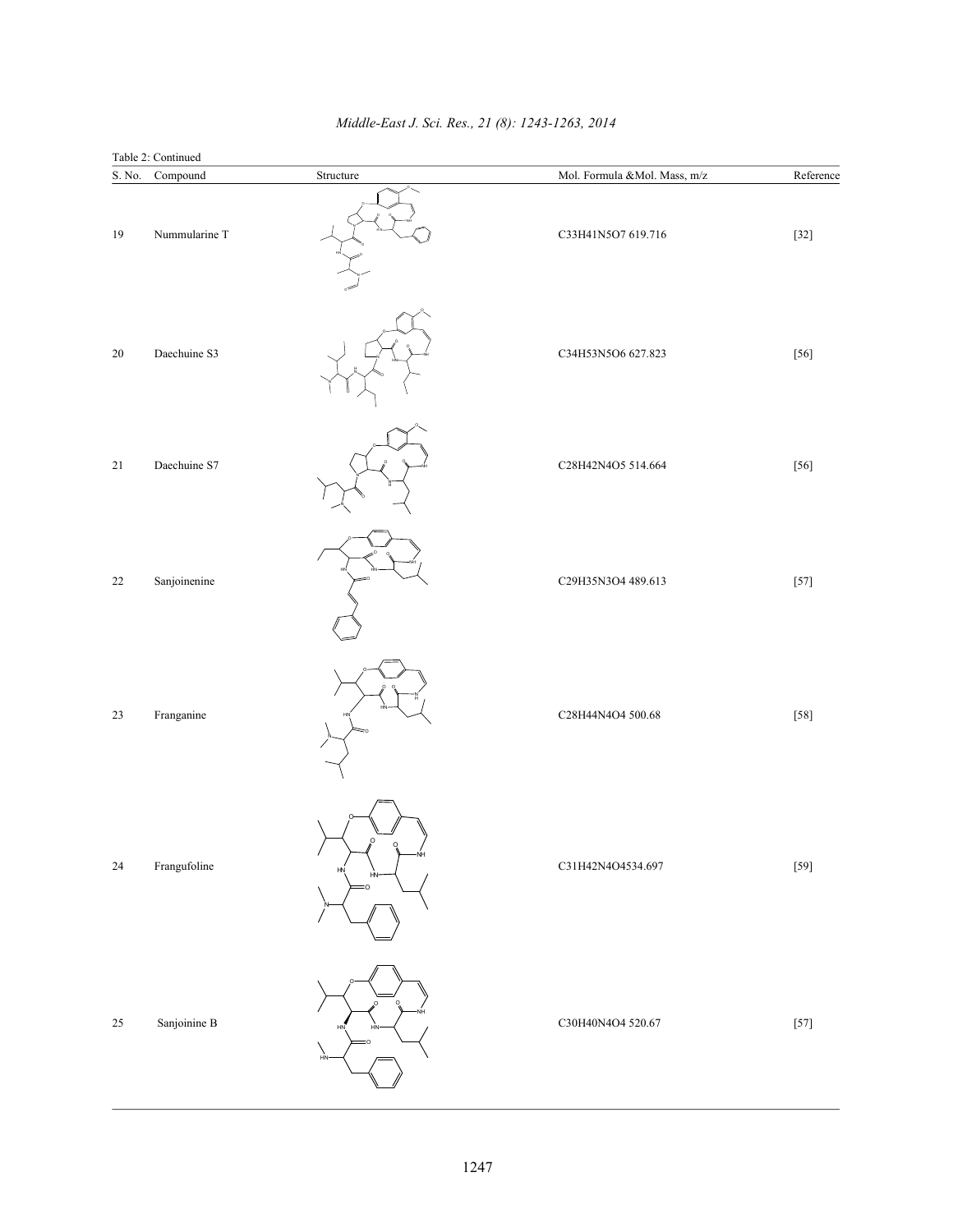|                  | Table 2: Continued                                   |           |                              |           |
|------------------|------------------------------------------------------|-----------|------------------------------|-----------|
| $\mathbf S.$ No. | Compound                                             | Structure | Mol. Formula &Mol. Mass, m/z | Reference |
| 26               | Sanjoinine F                                         | нó        | C31H42N4O5 550.697           | $[57]$    |
| $27\,$           | Sanjoinine Ah1                                       |           | C31H42N4O4 534.697           | $[56]$    |
| $28\,$           | Frangulanine                                         | O<br>HN   | C28H44N4O4 500.68            | $[60]$    |
| 29               | Hysodricanine A                                      |           | C35H45N5O5 615.771           | $[61]$    |
| 30               | Hysodricanine B                                      |           | C30H43N5O6 569.7             | $[64]$    |
| $3\sqrt{1}$      | Integer<br>renine $% \left\vert \cdot \right\rangle$ | $\infty$  | C31H42N4O4 534.697           | $[62]$    |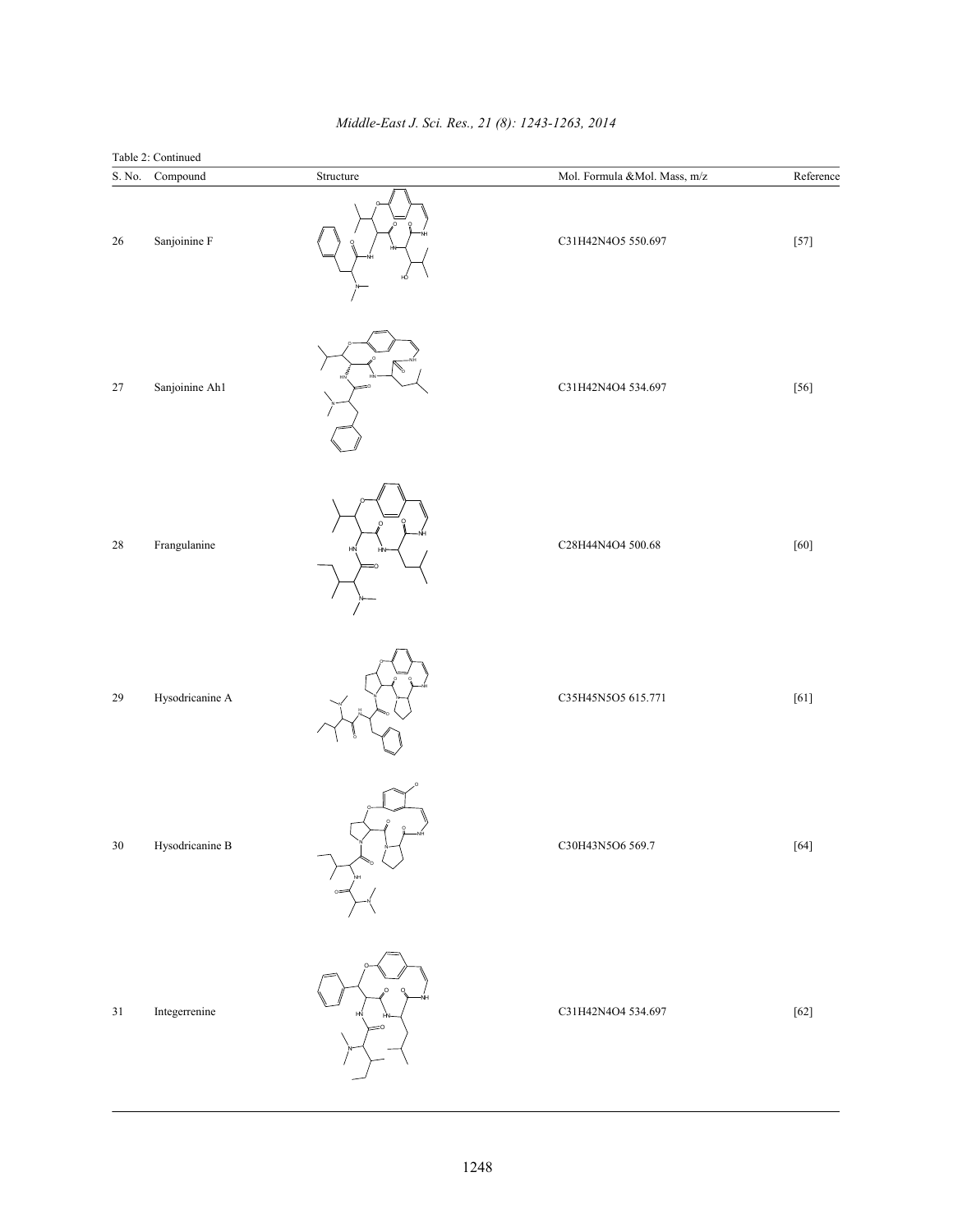| $\mathbf S.$ No. | Table 2: Continued<br>Compound | Structure | Mol. Formula &Mol. Mass, m/z | Reference |
|------------------|--------------------------------|-----------|------------------------------|-----------|
| $32\,$           | Nummularine D                  |           | C30H40N4O4520.67             | $[63]$    |
| 33               | Jubanine A                     |           | C40H49N5O6695.857            | $[64]$    |
| 34               | Nummularine H                  |           | C39H47N5O6681.83             |           |
| 35               | Jubanine B                     |           | C43H47N5O6729.874            | $[64]$    |
| 36               | Nummularine O                  |           | C42H45N5O6715.847            | $[65]$    |
| $37\,$           | Xylopyrine B                   |           | C34H38N4O5582.698            | $[66]$    |
| $3\,$            | Jubanine C                     |           | C39H47N5O5665.831            | $[35]$    |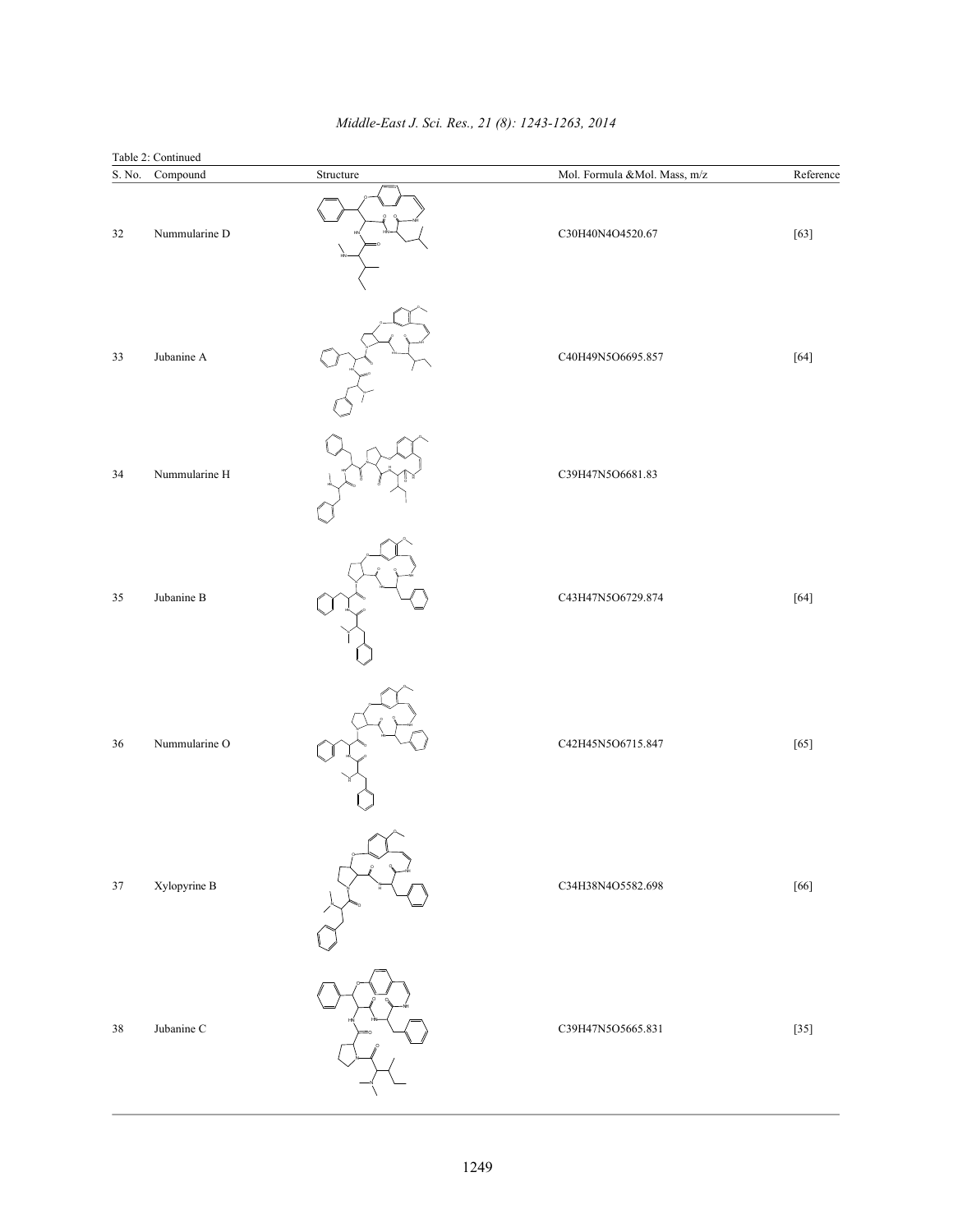| $\mathbf S.$ No. | Table 2: Continued<br>Compound | Structure        | Mol. Formula &Mol. Mass, m/z | Reference |
|------------------|--------------------------------|------------------|------------------------------|-----------|
| 39               | Lotusanine B                   |                  | C37H40N4O5620.747            | $[59]$    |
| 40               | Lotusine A                     |                  | C30H38N4O4518.655            | $[34]$    |
| 41               | Ramosine C                     | H                | C30H38N4O5534.654            | $[67]$    |
| $42\,$           | Lotusine B                     |                  | C36H49N5O5631.814            | $[33]$    |
| 43               | Lotusine C                     | O <sup>2</sup>   | C35H47N5O5617.787            | $[33]$    |
| $44$             | Lotusine E                     |                  | C36H49N5O6647.813            | $[33]$    |
| $45\,$           | Lotusine G                     | H <sub>2</sub> N | C24H34N4O4442.557            | $[68]$    |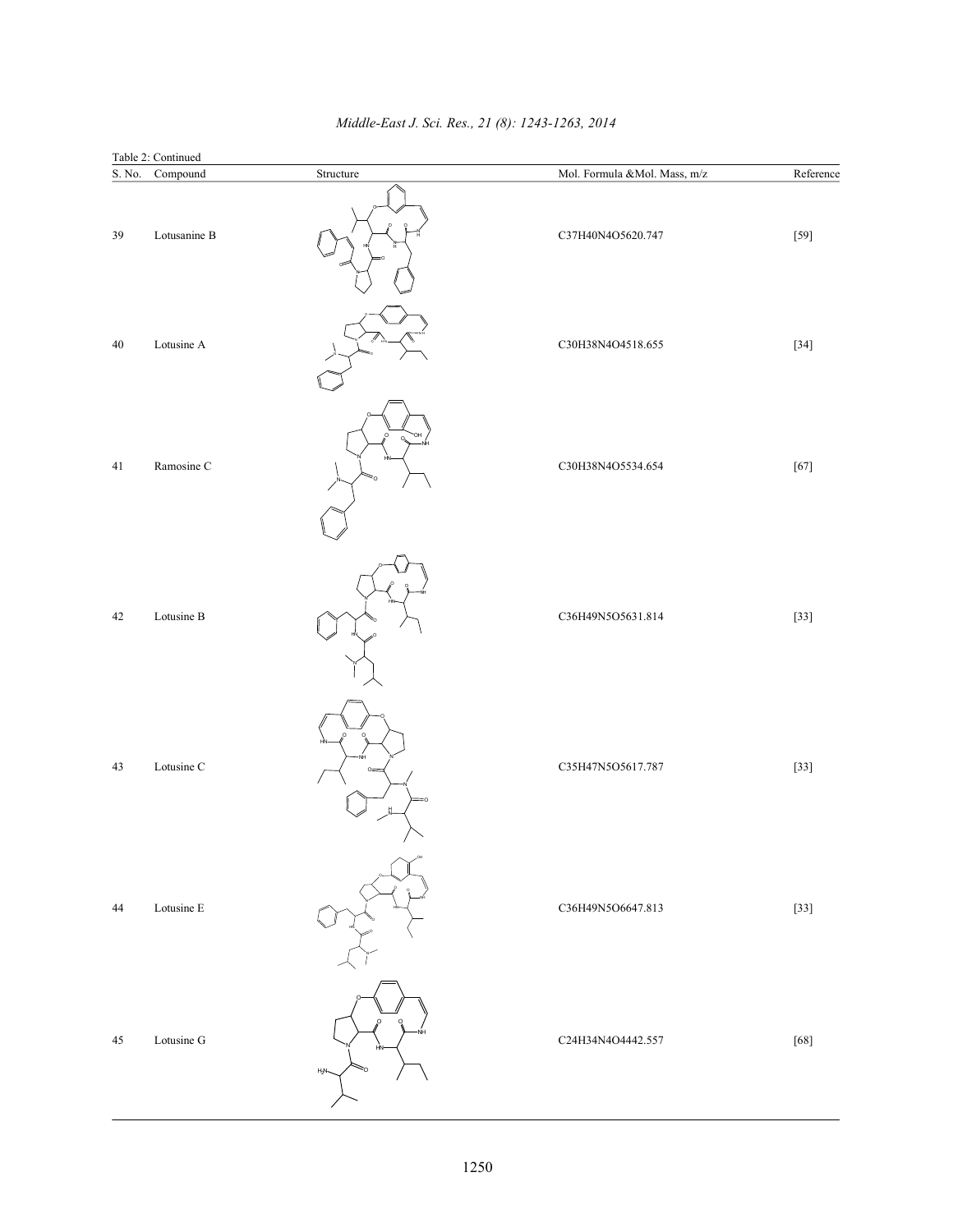|                  | Table 2: Continued  |           |                                                                                              |           |
|------------------|---------------------|-----------|----------------------------------------------------------------------------------------------|-----------|
| $\mathbf S.$ No. | Compound            | Structure | Mol. Formula &<br>Mol. Mass, $\ensuremath{\mathsf{m}}\xspace/\ensuremath{\mathsf{z}}\xspace$ | Reference |
| 46               | Mauritine A         |           | C32H41N5O5575.706                                                                            | $[69]$    |
| $47\,$           | Mauritine F         |           | C31H39N5O5Molecular Weight: 561.68                                                           | $[69]$    |
| $48\,$           | Mauritine ${\bf E}$ |           | C32H41N5O6591.706                                                                            | $[69]$    |
| 49               | Mauritine B         |           | C35H47N5O5617.787                                                                            | $[69]$    |
| 50               | Mauritine C         |           | C28H34N4O4490.601                                                                            | $[52]$    |
| 51               | Mauritine D         |           | C33H51N5O5597.796                                                                            | $[52]$    |
| $52\,$           | Mauritine H         |           | C33H43N5O5 589.733                                                                           | $[47]$    |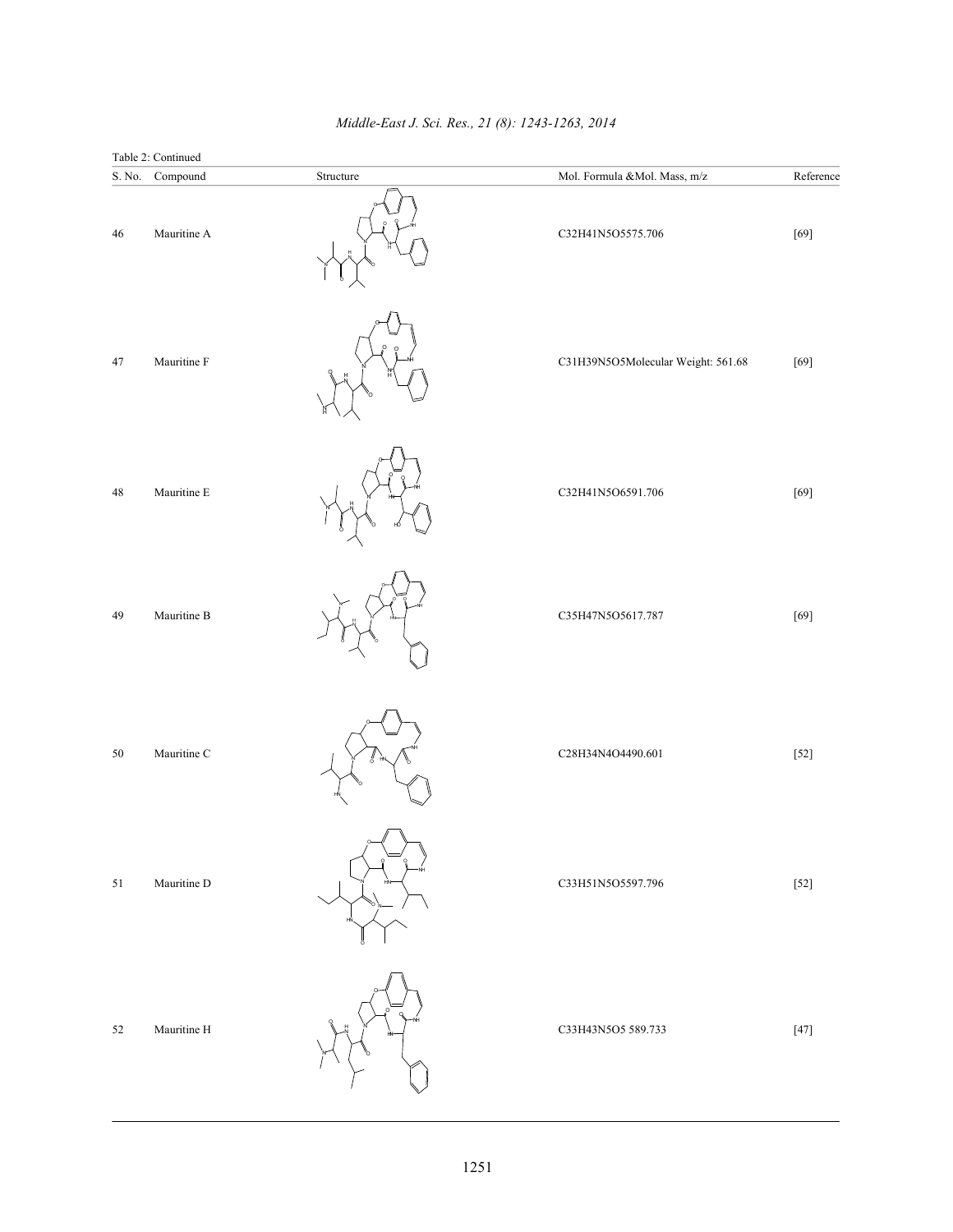|                  | Table 2: Continued   |           |                              |           |
|------------------|----------------------|-----------|------------------------------|-----------|
| $\mathbf S.$ No. | Compound             | Structure | Mol. Formula &Mol. Mass, m/z | Reference |
| 53               | Melonovine A         |           | C27H42N4O4 486.653           | $[70]$    |
| 54               | Daechuine S5         |           | C27H42N4O4486.653            | $[57]$    |
| 55               | Mucronine A          |           | C29H38N4O4 506.644           | $[71]$    |
| 56               | Mucronine B          |           | C28H36N4O4492.617            | $[71]$    |
| 57               | Mucronine H          |           | C27H34N4O4 478.59            | $[71]$    |
| $58\,$           | Mucronine C          |           | C26H40N4O4 472.626           | $[71]$    |
| 59               | Abyssenine ${\bf A}$ |           | C25H38N4O4 458.6             | $[47]$    |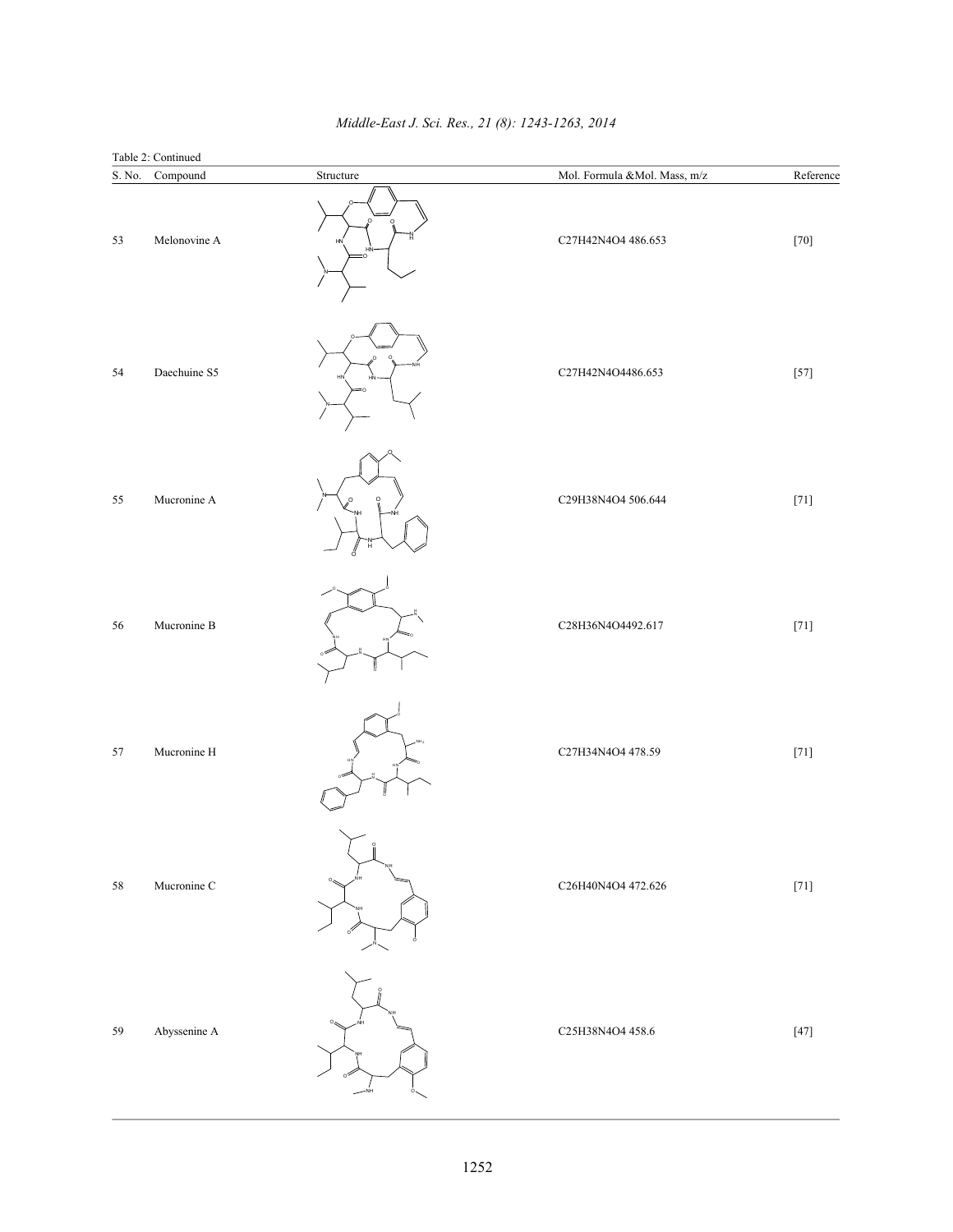| $\mathbf S.$ No. | Table 2: Continued<br>Compound | Structure | Mol. Formula &<br>Mol. Mass, $\ensuremath{\mathsf{m}}\xspace/\ensuremath{\mathsf{z}}\xspace$ | Reference |
|------------------|--------------------------------|-----------|----------------------------------------------------------------------------------------------|-----------|
| 60               | Mucronine E                    |           | C26H40N4O5488.626                                                                            | $[47]$    |
| 61               | Mucronine F                    |           | C25H38N4O5 474.599                                                                           | $[47]$    |
| 62               | Mucronine D                    |           | C37H51N5O6 661.84                                                                            | $[72]$    |
| 63               | Nummularine A                  |           | C36H49N5O6 647.813                                                                           | $[51]$    |
| 64               | O-Demethylmucronine D          |           | C36H49N5O6 647.813                                                                           | $[73]$    |
| 65               | Mucronine J                    |           | C27H40N4O4 484.637                                                                           | $[72]$    |
| 66               | Nummularine C                  |           | C31H40N4O5548.681                                                                            | $[27]$    |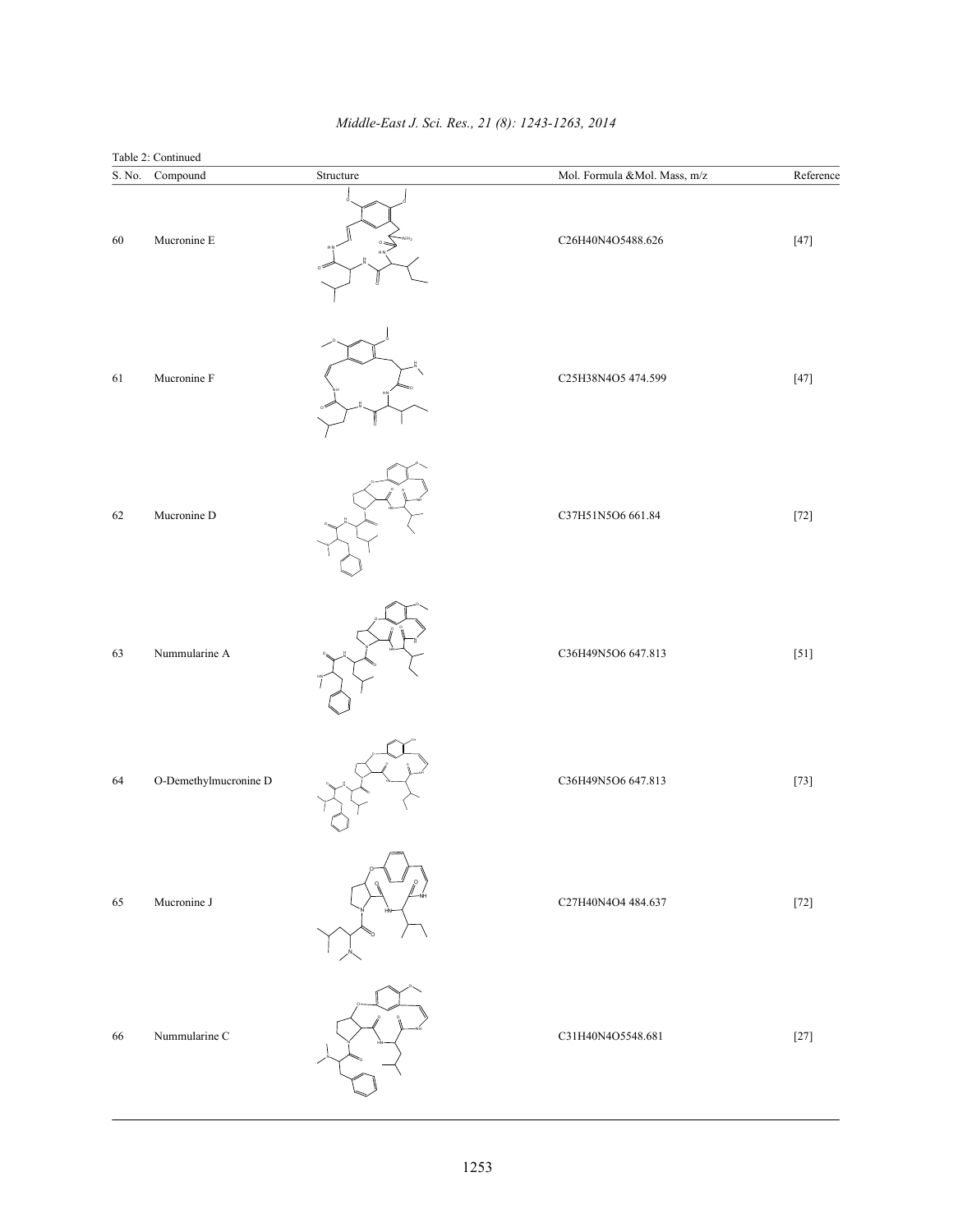| $\mathbf S.$ No. | Table 2: Continued<br>Compound | Structure | Mol. Formula &Mol. Mass, m/z | Reference         |
|------------------|--------------------------------|-----------|------------------------------|-------------------|
| 67               | Nummularine E                  | H₩<br>ΞŌ. | C29H38N4O5522.643            | $\left[79\right]$ |
| $\sqrt{68}$      | Nummularine F                  | H         | C23H32N4O4428.53             | $[79]$            |
| 69               | Nummularine G                  |           | C31H40N4O4 532.681           | $[51]$            |
| $70\,$           | Nummularine K                  |           | C33H43N5O4 573.734           | $\left[74\right]$ |
| $71\,$           | Nummularine M                  | HN        | C31H42N4O4534.697            | $[55]$            |
| $72\,$           | Nummularine N                  |           | C32H41N5O6591.706            | $[55]$            |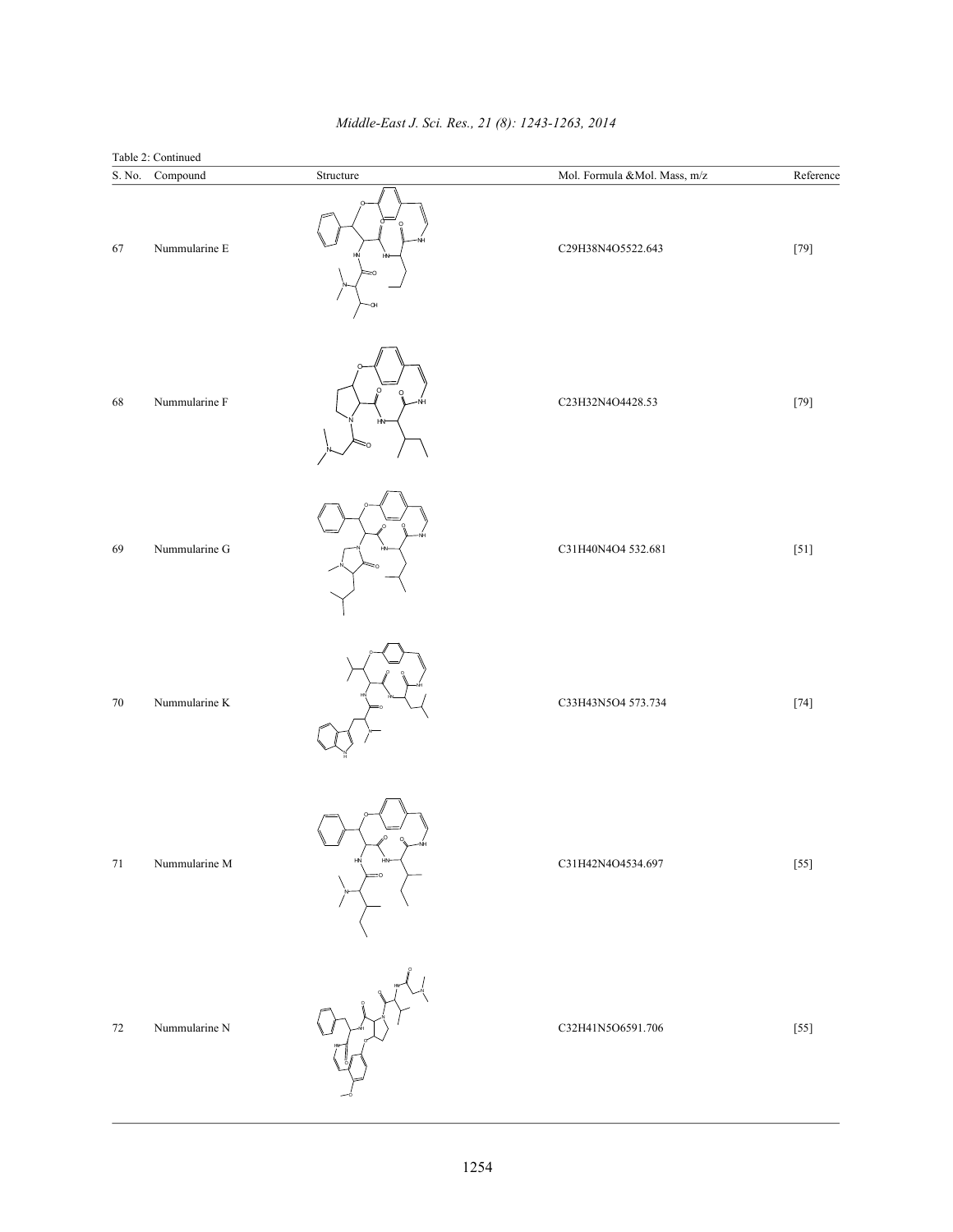| $\mathbf S.$ No. | Table 2: Continued<br>Compound | $\begin{array}{ll} \mathrm{Structure} \end{array}$ | Mol. Formula &<br>Mol. Mass, $\ensuremath{\mathsf{m}}\xspace/\ensuremath{\mathsf{z}}\xspace$ | Reference |
|------------------|--------------------------------|----------------------------------------------------|----------------------------------------------------------------------------------------------|-----------|
| $73\,$           | Nummularine P                  |                                                    | C29H43N5O6557.689                                                                            | $[54]$    |
| $74\,$           | Rugosanine A                   |                                                    | C30H43N5O7585.699                                                                            | $[73]$    |
| $75\,$           | Nummularine R                  |                                                    | C33H41N5O5 587.717                                                                           | $[30]$    |
| 76               | Daechuine S10                  |                                                    | C33H41N5O5587.717                                                                            | $[50]$    |
| $77\,$           | Nummularine S                  |                                                    | C29H36N4O5520.627                                                                            | $[76]$    |
| $78\,$           | Xylopyrine A                   |                                                    | C31H40N4O5548.681                                                                            | $[66]$    |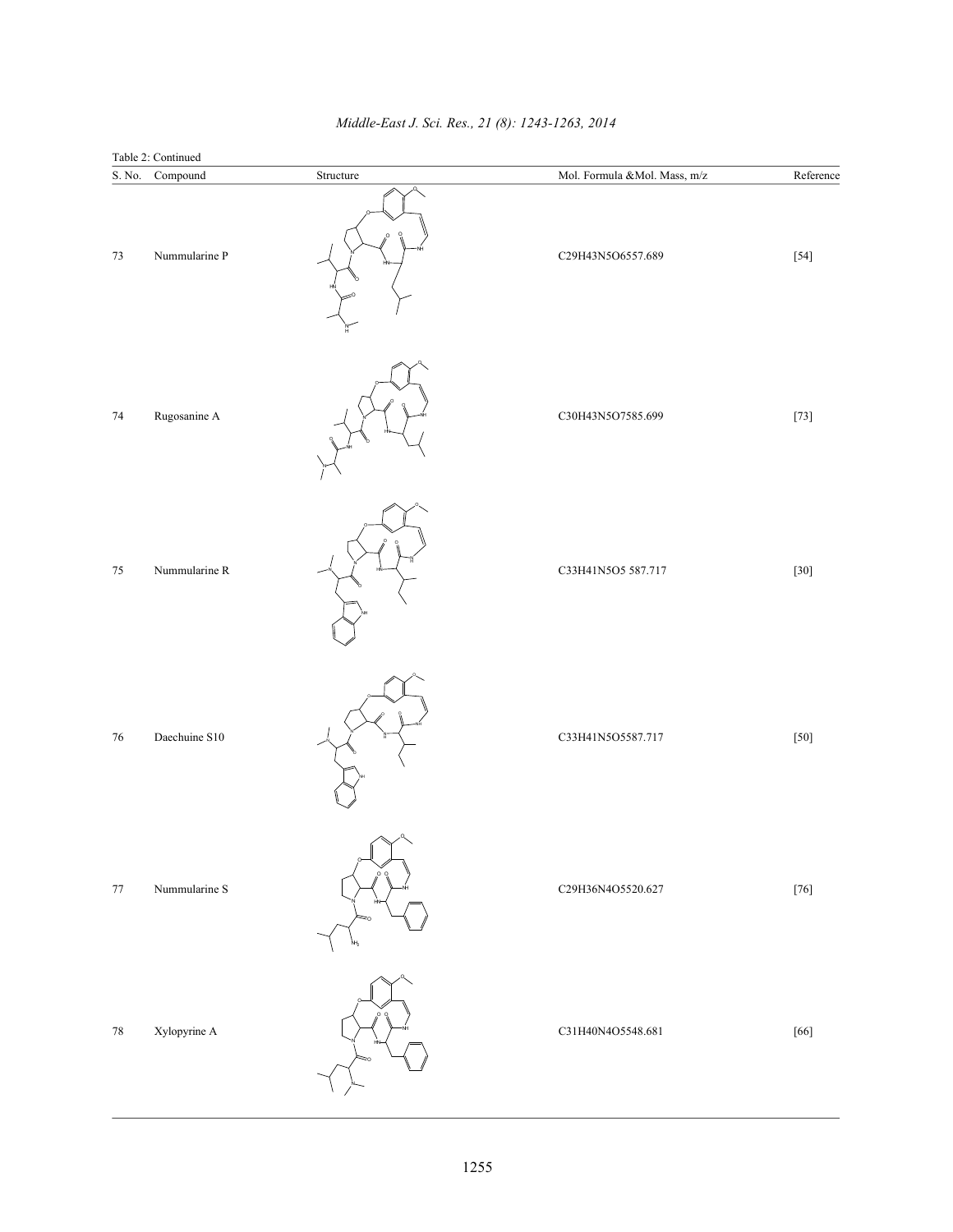| Table 2: Continued |                 |           |                              |                   |  |  |
|--------------------|-----------------|-----------|------------------------------|-------------------|--|--|
|                    | S. No. Compound | Structure | Mol. Formula &Mol. Mass, m/z | Reference         |  |  |
| 79                 | Paliurine E     |           | C31H40N4O5548.681            | $[77]$            |  |  |
| $80\,$             | Lotusine F      |           | C29H36N4O5520.627            | $[33]$            |  |  |
| $8\sqrt{1}$        | Jubanine D      |           | C36H49N5O6647.813            | $[64]$            |  |  |
| $82\,$             | Sanjoinine G1   |           | C31H44N4O5 552.712           | $[57]$            |  |  |
| 83                 | Sanjoinine D    |           | C32H46N4O5566.739            | $\left[78\right]$ |  |  |
| $\bf 84$           | Sativanine A    |           | C30H40N4O4520.67             | $\left[79\right]$ |  |  |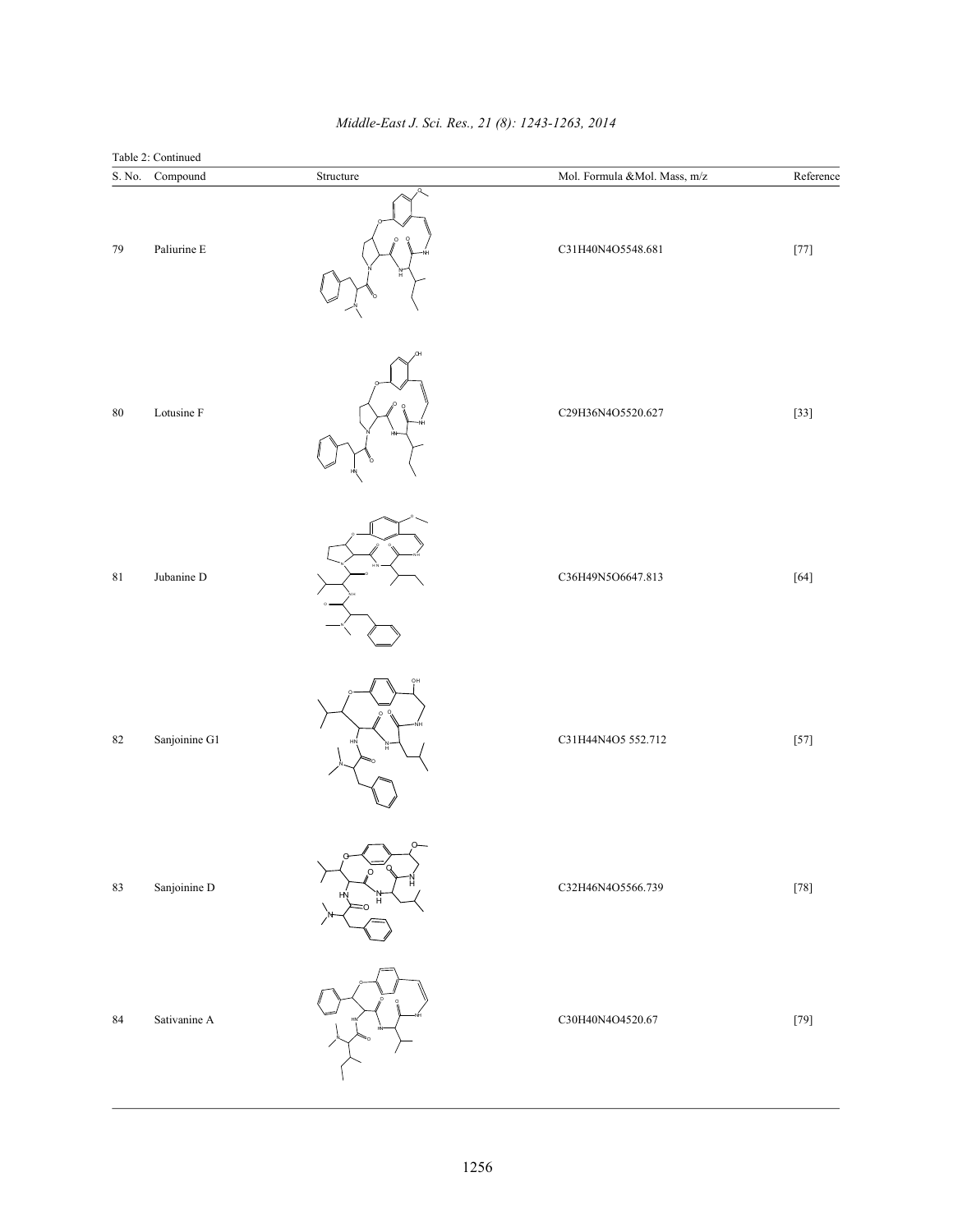

dependant. it means that roots of *Zizyphus lotus* can be its anti diabetic activity. According to [7]. When the used to reduce inflammation [2]. literature has also shown crude extract was used as plain or formulated it showed a that when the falvonides and saponins fraction of the very good hypoglycemic response by improving the extract from the leaves and roots bark were tested in a utilization of glucose. It increased the insulin secretion in dose of 200 mg/kg by using various protocols such as mice. It was stipulated that saponins and poly phenols of carrageenan induced paw edema in rats [3]. the extract are responsible .it was due to reduction in the

leaves of Zizyphus oxyphylla was tested for anti Indian medicinal plants Mukarjee and his coworkers inflammatory and analgesic activity it was found that this found that *Zizyphus sativa* was able to reduce blood extract contained both anti-inflammatory and analgesic glucose level [8]. activity [4]. on acetic acid-induced algesia in mice. It was found that both fractions showed significant activity. **Hepatic Protective Effect:** Hepatic protection is one of the Methanolic extract of roots was more effective as major and important activities of this genus. It is evident compared to the leaves extract in inhibiting the oxazalone from the work of Chen and his co-workers. Water extract induced DTH [5]. The crude extract of *Zizyphus spins-* of *Zizyphus jujube* was able to reduce the liver injury *Christi* has also been reported to show dose dependant induced by ischemia or perfusion when the crude extract response in hot plate method and acetic acid induced was given. It showed its effect possibly due to the writhing method [6]. **antioxidant potential of this extract** [8]. *Zizyphus jujube* 

response. But it was found that this response was dose **Anti-Diabetic Effect:** This genus is also very famous for **Analgesic Effect:** The crude methanolic extract of the one of his study on the hypoglycemic effect of various absorption of glucose contained in the food. Similarly in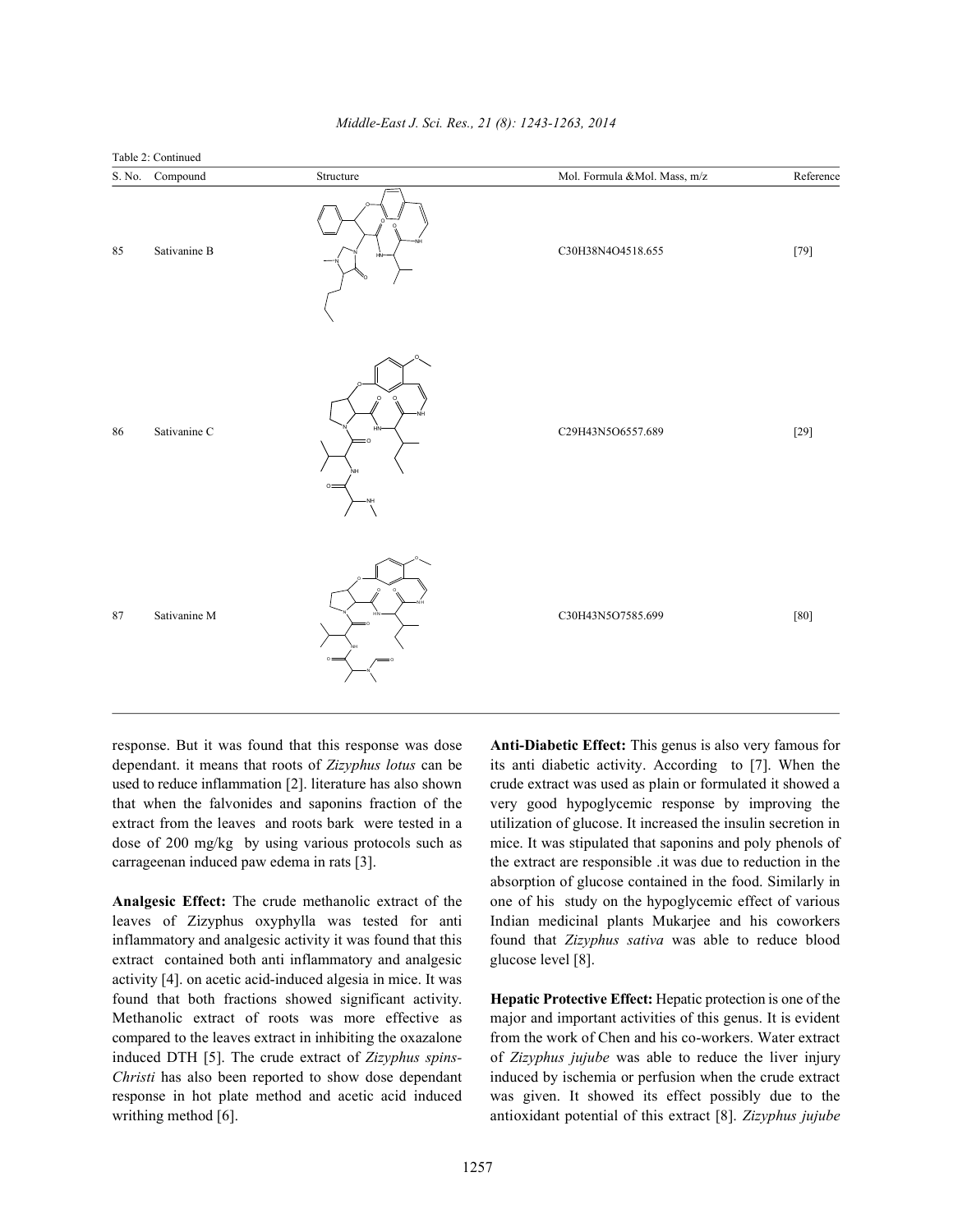fruit extract was also found to have the property of fraction showed anti microbial activity against Bacillus a dose of 200 mg/kg [9]. while both the crude extract and oil fraction of Zizyphus

have effects on central nervous system (CNS). Azdu and *Listeria monocytogenes, Bacillus subtilus, Pseudomonas* his co worker worked on the effect of aqueous extract of *aeruginosa, Salmonella typhimurium* and *Escherichia* roots of *Zizyphus spina-christi* against exploratory *coli* [19]. Some compounds (theasinensin A, a behavior, spontaneous motor activity (SMA) polyphenol formed from  $(-)$  - epigallocatechin gallate, pentobarbital-induced hypnosis and motor coordination proanthocyanidins) isolated from the fruits of (Rota-rod performance). It was found that this extract *Zizyphus jujbe* were very much active against methicillin prolonged the pentobarbital sleeping time in experimental resistant Staphylococcus aureus [20]. *Zizyphus oxyphylla* mice. It means that this extract has a CNS depression was have been reported with for its antibacterial effect, activity [11]. The sedative effect of this genus has also the result revealed that ethyl acetate fraction showed been established as reported in Cho et al. Not only the some good activity (16 mm zone of inhibition) against crude extract but the pure compound also has anxiolytics *Bacillus subtilus* and (18 mm zone of inhibition) activity [12].. Anti-convulsant activity of *Zizyphus spina- Staphylococcus aureusus* while all the other fractions *christi* extract was also found it inhibited the along with the crude did not show any inhibition. In the neurotransmitters at different brain regions [13].. case of antifungal activity the results revealed that

oxyphylla Edgew leaves has been investigated for its fraction each while chloroform and butanolic fraction analgesic antipyretic activity in adult Wistar of either sex showed 30 and 20% antifungal activity, respectively. at 50, 100 and 200 mg/kg orally. The extract demonstrated Ethyl acetate and n-hexane fraction showed low activity marked antipyretic activity against Brewer's yeast-induced against *Aspergillus flavus* from 10% to 20% respectively. pyrexia in rats [4]. Crude extract showed 10% inhibition against *Fusarium*

**Free Radicals Scavenging Effect:** One other prominent activity of this genus is the antioxidant activity. It was **Phytotoxic Effect:** The crude methanolic extract and its found that Zizyphus *jujube* had a good antioxidant various solvent fractions of *Zizyphus oxyphylla* has been activity against DPPH. It was found that there is a direct reported with significant phytotoxic effect. Crude along correlation between the anti oxidant activity and phenolic with all other fraction showed significant activity at contents [14]. Similarly oils from the seed of *Zizyphus* highest concentration (1000  $\mu$ g/ml), maximum activity was *jujube* also showed anti oxidant activity in the superoxide shown by crude extract at this concentration that is 90% redical scavenging activity [15]. growth regulation while 60% was the lowest activity as

antiulcerinic activity. When roots leaves and stem crude phytotoxcicity at high concentrations and vice-versa. extracts were administered orally it was found that they showed significant response by inhibiting the ulcer **Urease Inhibition Effect:** Methanolic extracts and produced by the HCL/Ethanol solution [16]. The isolated subsequent fractions of *Zizyphus oxyphylla* stem and compounds also has antiplasmodial activity [17]. three isolated compounds from roots of *Zizyphus*

**Anti-Microbial Effects:** Anti microbial activity is also were subjected to in-vitro urease inhibition. Three shown by these species against Gram +ve and gram -ve fractions (n-hexane, ethyl acetate and butanol fractions) bacteria. According to study conducted by Naggla showed good to excellent activity while chloroform showed that lipid fraction of the edible portion of the fruit fraction showed non-significant activity. Amongst of *Zizyphus spina-christi* showed anti microbial activity isolated compounds Oxyphylline D was the most active of against G+ive Bacillus subtilus, and Streptococcus the three isolated cyclopeptide alkaloids followed by pyogenes, G-ive Escherichia coli . While fatty acid Nummularin R and Nummularin C [22].

attenuating the histopathology of the liver when used in subtilus and Escherichia coli which was very high [18] **Effects on CNS:** This genus has also been reported to against some pathogens such as *Staphylococcus aureus,* **Antipyretic Effect:** A methanol extract of Zizyphus Microsporum canis by crude, n-hexane and aqueous jujube was found to have a good antibacterial activity maximum antifungal activity (35%) was shown against. *solani* [21].

**Antiulcerinic Effect:** Zizyphus lotus was found to have that phytotoxic activity is dose dependent i.e., high shown by aqueous fraction. The results clearly indicated

*oxyphylla* obtained through column chromatography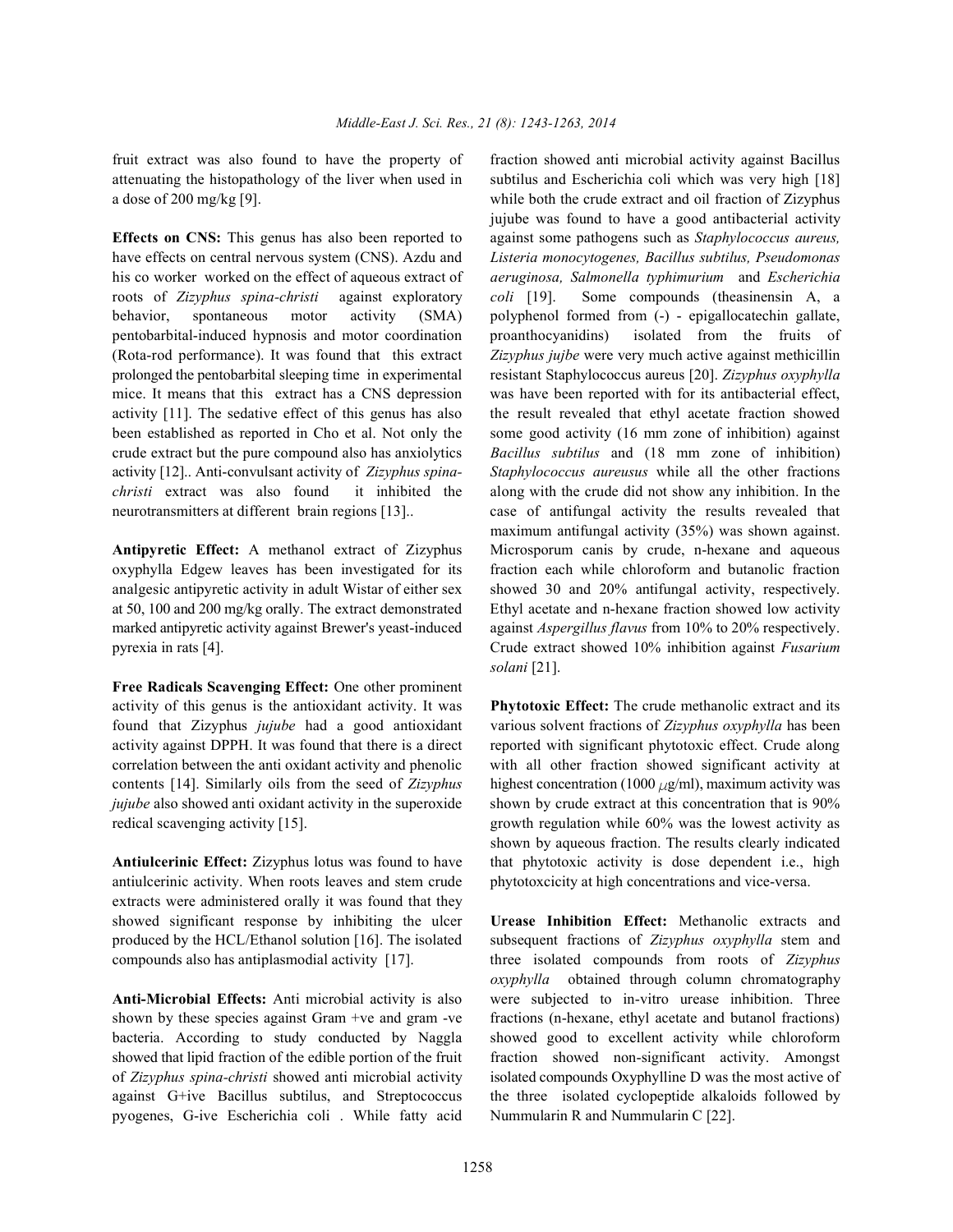cultivars of Chinese jujube, along with mineral, vitamin obtained as a new compound from the bark of *Zizyphus* and total phenolic contents was determined. *sativa* .this was another addition into the group of 13 Investigations showed that Chinese jujube contained member cyclopeptide alkaoids. Its structure was 80.86–85.63% carbohydrate, 57.61–77.93% reducing sugar, detrmined by using various techniques such as 0.57–2.79% soluble fiber, 5.24–7.18% insoluble fiber, spectroscopy, transformational products and also by 4.75–6.86% protein, 0.37–1.02% lipid, 17.38–22.52% chemical ionization and degradation [29]. According to moisture and 2.26-3.01% ash. The soluble sugars of [30] cyclopeptide alkaloids from different species of Chinese jujube included fructose, glucose, rhamnose, Zizyphus have isolated namemly frangufoline, amphibinesorbitol and sucrose. Fructose and glucose were H and nummularine-K and nummularine-R from *Zizyphus* identified as the major sugars while sorbitol was present *jujuba*, *Z. nummularia* and *Z. nummularia* respectively. in much lesser amounts. Potassium, phosphorus, calcium *Zizyphus spina* christi was also not far behind othe and manganese were the major mineral constituents in species because some alkaloids were aslo isolated from it Chinese jujube. Iron, sodium, zinc and copper were also [31]. In 1994 *Zizyphus nummularia* was searched for the detected in appreciable amounts. The contents of vitamin isolation of Cyclopeptide alkaloid which was successful C, thiamine and riboflavin were found to be 192–359, in isolating a new Cyclopeptide alkaloid by using silica gel  $0.04-0.08$  and  $0.05-0.09$  mg/100 g, respectively. column chromatography and preparative TLC while the

heeling effect in many cancer cases. It can have some was given the name of Nummularine-T which was a 13 effects such as it can delay the progression of cancer, can member Cyclopeptide alkaloid isolated from the bark of decrease the intensity and frequency of pain, can enhance this plant [32]. *Zizyphus lotus* was searched for the immune response an increase life expectancy [23]. Cyclopeptide alkaloids Ghedira and his co workers which Furthermore *Zizyphus jujube* has shown marked have yielded into 4 Cyclopeptide alkaloids. These four protection against the genotoxicty produced by the new compounds included lutisine B, C, E and F. For hydroquinone [24]. structure determination both homo and hetero nuclear

genus is also reported [24]. TLC was utilized [33]. Two other new alkaloids isolated

has not been explored well as compared to the other alkaloid (jubanine-C) along with 2 already know species of this genus but still up till now one new compounds (scutianine-C and zizyphine-A) were isolated compound Oxyphylline A and one know alkaloid has been by using silica gel column chromatography followed by isolated from the roots of this plant [26]. preparative TLC. Elution system consisted of different

famous for Cyclopeptide alkaloids. It is evident from the techniques [35]. In the next year of 2002 another one new fact that I almost 170 different types of Cyclopeptide alkaloid was isolated from *Zizyphus lotus* roots bark. alkaloids are isolated up till now from various families of Some other efficient techniques like centrifugal plants and about 50% (81) have been isolated from partition chromatography were used in pH refining mode. various species of Zizyphus. Amongst these 81 This process resulted in a new Cyclopeptide alkaloid Cyclopeptide alkaloids 35 are 13-membered, 39 are 14 named lotusine G. with the use of this technique some memebered and 15 belong to 15 member Cyclopeptide other already known compounds such as lotusines D, E, alkaloids [17]. Cassels and co workers worked on the F were isolated with higher yield [36]. Similarly four new isolation of alkaloids from *Zizyphus eonoplia* [27]. Cyclopeptide alkaloids were isolated from *Ziziphus* Two other nsolatedew 14 member cyclopeptide alkaloids *oenoplia.* Ethyl acetate fraction of the roots of the plant were added to the group of these valueable compound in was subjected to column chromatography which resulted 1979. The source of these alkaloids was *Zizyphus sativa* in the purification of 4 (13) Cyclopeptide alkaloids and names of the compounds were sativanine-A and ziziphine N, P, O and Q  $[17]$ .

**Nutritious Values:** The proximate composition of five sativanine-B [28] In the year 1984, sativanine-C was **Anticancer Effect:** According to a study Zizyphus has a ration fro coloumn and PTLC.This Cyclopeptide alkaloid **Antispasmodic Effect:** Antispasmodic activity of this the plant used For isolation and purification centrifugal **Photochemistry:** Although *Zizyphus oxyphylla* Edgew In 2001, from *Zizyphus jujuba* one new Cyclopeptide **Cyclopeptide Alkaloids:** Many a species of Zizyphus are structure was determined by routine spectroscopic solvent system used was chloroform in methanol different NMR techniques were used. Roots bark was the part of from the same plant were lotusine A and lotusine D [34]. combinations of chloroform and methanol and the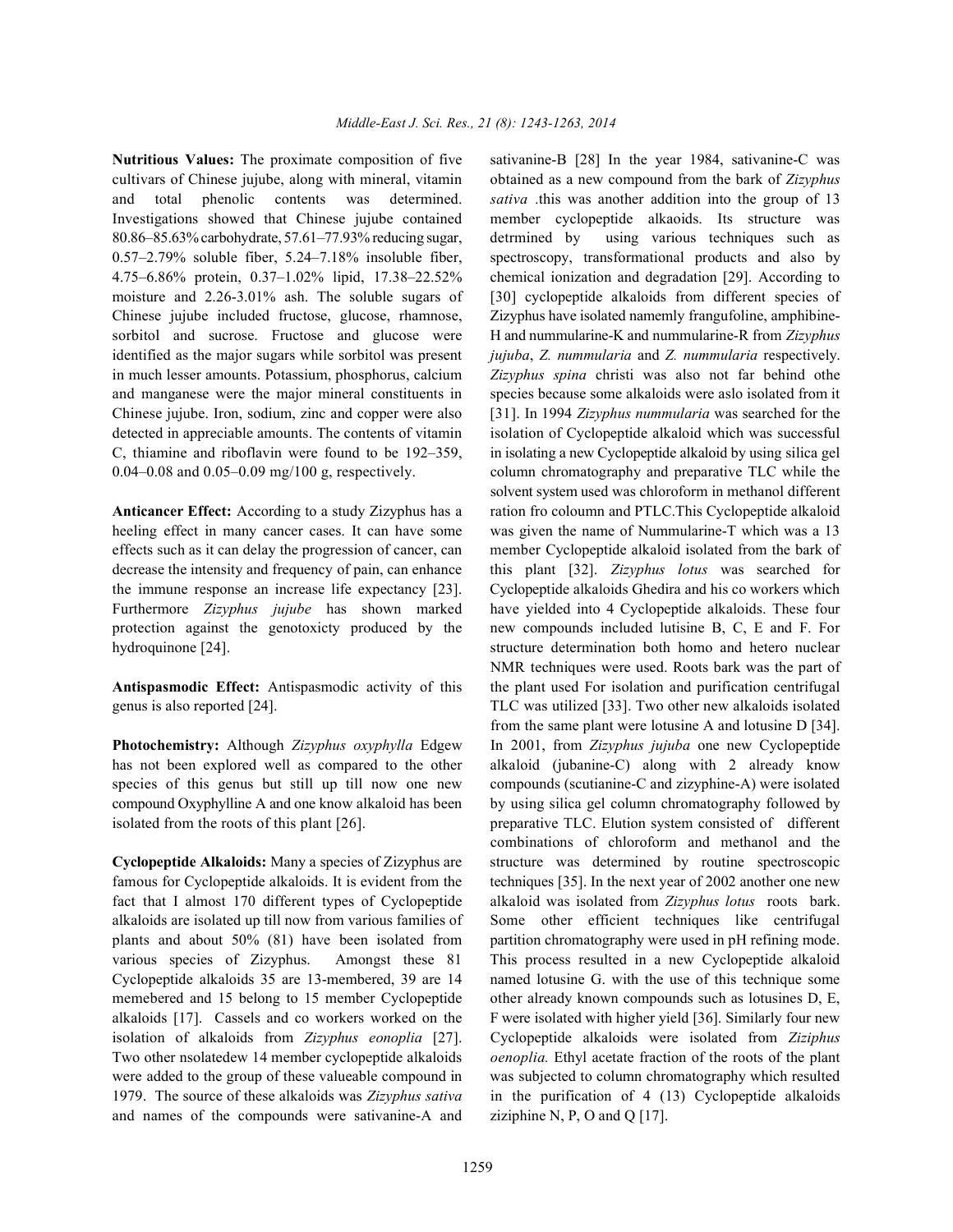isolated from these species such as a novel water soluble polysaccharide (ZSP3) has been isolated from *Zizyphus jujuba cv. Jinsixiaozao.* Various special techniques were used for the isolation of this poly saccharide. This poly saccharide contained three mono saccharide units, l-rhamnose, d-arabinose and d-galactose (1:2:8). DEAE-SepharoseCL-6Banion-exchange, SepharoseCL-6BandSephadexG-200column chromatography. Highperformance gel permeation chromatography was used to isolate these compounds [37]. similarly from the fruits of *Zizyphus jujuba* more polysaccharides have been isolated. There average molecular weight was found to be in the range of 40,566 to 129,518 Da. These polysaccharide fractions contained rhamnose, arabinose, xylose, mannose, glucose and galactose mono saccharide [38]. Saponins and tannins have also been isolated from various species of this plants [39]. 2-Oprotocatechuoylaliphitolic acid, 2á-hydroxypyracrenic acid and 3-O-protocatechuoylceanothic acid along with 2 other known compounds have been isolated from the roots of *Zizyphus jujuba.* These compounds come in the range Diterpenoids ester [39 c].

**Triterpenoids:** Similarly triterpenoids have also been isolated from the leaves of Zizyphus species [40]. Not only alkaloids are isolated from this genus *Zizyphus* other group of compounds such as falvonids , saponins, tannins and polysaccharides have also been isolated from various species of *Zizyphus.* Quercetin, kaempferol, and phloretin are the example of falvonids isolated from the fruits of *Zizyphus jujuba* Miller and *Zizyphus spina* christi. HPLC/ESI-MS was used to identify these compounds. These were characterized by NMR [41].

It may be said that literature showed that Zizyphus can produce almost all type of compounds. In the above discussion we have just focused on photochemical literature about this genus. But this genus showed many remarkable biological activities which have been mentioned in the literature survey of the genus.

#### **REFERENCES**

- 1. Qaisar, M. and S. Nazimmudin, 1981. Flora of Pakistan,. university of Karachi,karachi., 1981; Vol. 140; (b) Nasir, E. and S. I. Ali, 1972 Flora ,of West Pakistan, an annotated catalogue of the vascular plants of west Pakistan. stewart,R.R: karachi, pp: 469.
- 2. Borgi, W., K. Ghedira and N. Chouchane, 2007. Antiinflammatory and analgesic activities of Zizyphus lotus root barks. Fitoterapia, 78: 16-19.
- **Polysaccharides:** Polysaccharides have also been 3. Muhammad, N., M. Saeed and H. Khan, 2012. Antipyretic, analgesic and anti-inflammatory activity of Viola betonicifolia whole plant. BMC Complementary and Alternative Medicine, 12: 59.
	- 4. Nisar, M., B. Adzu, K. Inamullah, A. Bashir, A. Ihsan, and A. Gilani, XXXX. Antinociceptive and antipyretic activities of the *Zizyphus oxyphylla* Edgew. leaves. Phytotherapy Research. 21: 693-695.
	- 5. Borgi, W., Recio, M. C., Ríos, J. L. and N. Chouchane, 2008. Anti-inflammatory and analgesic activities of flavonoid and saponin fractions from *Zizyphus lotus* (L.) Lam. South African Journal of Botany, 74: 320-324.
	- 6. Adzu, B., S. Amos, C. Wambebe and K. Gamaniel, 2001. Antinociceptive activity of *Zizyphus spinachristi* root bark extract. Fitoterapia, 72: 344-350.
	- 7. Michel, C.G., D.I. Nesseem and M.F. Ismail, XXXX. Anti-diabetic activity and stability study of the formulated leaf extract of *Zizyphus spina-christi* (L.) Willd with the influence of seasonal variation. Journal of Ethnopharmacology In Press, Uncorrected Proof.
	- 8. Mukherjee, P.K., K. Maiti, K. Mukherjee and P.J. Houghton, 2006. Leads from Indian medicinal plants with hypoglycemic potentials. Journal of Ethnopharmacology, 106: 1-28.
	- 9. Chen, C.F., J.F. Lee, D. Wang, C.Y. Shen, K.L. Shen and M.H. Lin, 2010. Water Extract of *Zizyphus Jujube* Attenuates Ischemia/Reperfusion-Induced Liver Injury in Rats (PP106). Transplantation Proceedings, 42: 741-743.
	- 10. Shen, X., Y. Tang, R. Yang, L. Yu, T. Fang and J.A. Duan, 2009. The protective effect of *Zizyphus jujube* fruit on carbon tetrachloride-induced hepatic injury in mice by anti-oxidative activities. Journal of Ethnopharmacology, 122: 555-560.
	- 11. Adzu, B., S. Amos, S. Dzarma, C. Wambebe and K. Gamaniel, 2002. Effect of *Zizyphus spina-christi* Willd aqueous extract on the central nervous system in mice. Journal of Ethnopharmacology, 79: 13-16.
	- 12. Han, H., Y. Ma, J.S. Eun, R. Li, J.T. Hong, M.K. Lee and K.W. Oh, 2009. Anxiolytic-like effects of sanjoinine A isolated from *Zizyphi Spinosi* Semen: Possible involvement of GABAergic transmission. Pharmacology Biochemistry and Behavior., 92: 206-213.
	- 13. Waggas, A.M. and R.H. Al-Hasani, 2010. Neurophysiological study on possible protective and therapeutic effects of Sidr (*Zizyphus spina-christi* L.) leaf extract in male albino rats treated with pentylenetetrazol. Saudi Journal of Biological Sciences, 17: 269-274.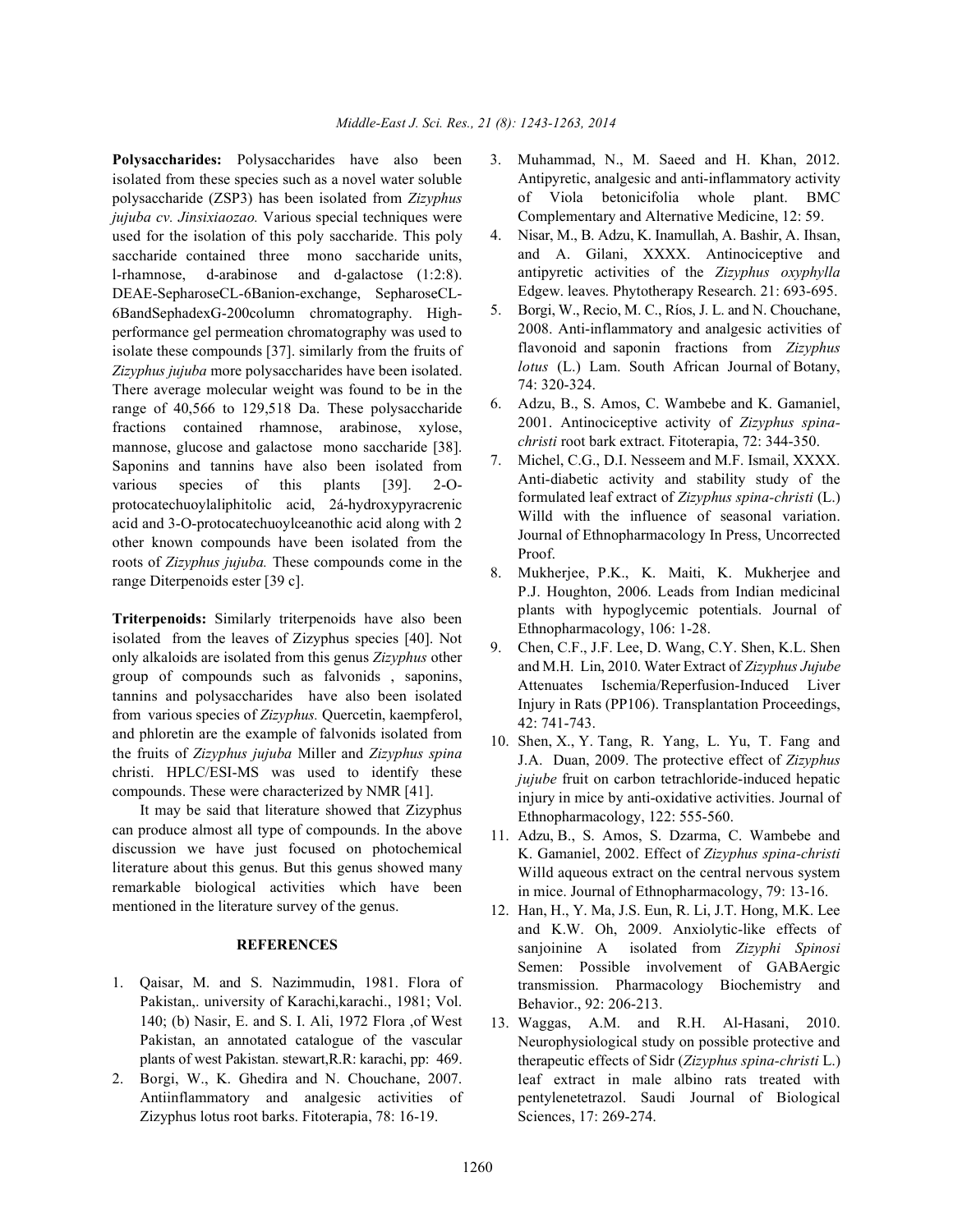- 40: 3607-3613. Research, 21: 243-253.
- and Chemical Toxicology, 47: 2374-2380. 28. Tschesche, R., A.H. Shah and G. Eckhardt, 1979.
- extracts. Journal of Ethnopharmacology, 112: 228-231. Phytochemistry, 18: 702-704.
- 17. Suksamrarn, S., N. Suwannapoch, N. Aunchai, 29. Shah, A.H., V.B. Pandey, G. Eckhardt and antiplasmodial cyclopeptide alkaloids from Phytochemistry, 23: 931-933. *Ziziphus oenoplia* var. brunoniana. Tetrahedron, 30. Devi, S., V.B. Pandey, J.P. Singh and A.H. Shah, 1987.
- 18. Nazif, N.M., 2002. Phytoconstituents of *Zizyphus* Phytochemistry, 26: 3374-3375. *spina-christi* L. fruits and their antimicrobial activity. 31. Abdel-galil, F.M. and M.A. El-Jissry, 1991.
- 19. Al-Reza, S.M., A. Rahman, J. Lee and S.C. Kang, Phytochemistry, 30: 1348-1349. 2010. Potential roles of essential oil and organic 32. Singh, B. and V.B. Pandey, 1995. An N-formyl pathogens. Food Chemistry, 119: 981-986. bark. Phytochemistry, 38: 271-273.
- 20. Hatano, T., M. Kusuda, K. Inada, T.O. Ogawa, 33. Ghedira, K., R. Chemli, C. Caron, J.M. Nuzilard, resistant Staphylococcus aureus. Phytochemistry, Phytochemistry, 38: 767-772. 66: 2047-2055. 34. Ghedira, K., R. Chemli, B. Richard, J.M. Nuzillard, M.
- of *Zizyphus oxyphylla* edgew leaves. Pak. J. Bot., 1591-1594. 42: 4063-4069. 35. Tripathi, M., M.B. Pandey, R.N. Jha, V.B. Pandey,
- potential of *Zizyphus oxyphylla Edgew* extracts and 507-510. isolated compounds. 36. Le Crouéour, G., P. Thépenier, B. Richard,
- preliminary study on the efficacy of medicinal plants *Zizyphus lotus*. Fitoterapia, 73: 63-68. from Sundarbans used against all forms of cancer. 37. Ahmad, S.A., M., S.H. Ansari and F. Ahmed, 2010. J. European Journal of Integrative Medicine, 1: 227-228. Saudi Che. Soc., 14: 409-412.
- 24. Ghaly, I.S., A. Said and M.A. Abdel-Wahhab, 2008. 38. Chang, S.C., B.Y. Hsu and B.H. Chen, 2010. Structural Pharmacology, 25: 10-19. 47: 445-453.
- Ethnopharmacology, 126: 571-573. Phytochemistry, 44: 1321-1327;
- 14. Li, J.W., S.D. Ding and X. Ding, 2005. Comparison of 26. Khan, M., M. Arfan, G. Akhtar, L. Khan and antioxidant capacities of extracts from five V. Ahmad, 2007. A new 14-membered cyclopeptide cultivars of Chinese *jujube*. Process Biochemistry, alkaloid from *Zizyphus oxyphylla*. Natural Product
- 15. Al-Reza, S. M., Bajpai, V. K. and S. C. Kang, 2009. 27. Cassels, B.K., G. Eckhardt, E.U. Kaussmann and Antioxidant and antilisterial effect of seed essential R. Tschesche, 1974. Cyclopeptide alkaloids of oil and organic extracts from *Zizyphus jujuba*. Food *Zizyphus oenoplia*. Tetrahedron., 30: 2461-2466.
- 16. Wahida, B., B. Abderrahman and C. Nabil, 2007. Sativanine-a and sativanine-b, two new cyclopeptide Antiulcerogenic activity of *Zizyphus lotus* (L.) alkaloids from the bark of *Zizyphus sativa*.
	- M. Kuno, P. Ratananukul, R. Haritakun, C. Jansakul R. Tschesche, 1984. Sativanine-C: A cyclopeptide and S. Ruchirawat, 2005. Ziziphine N, O, P and Q, new alkaloid from the bark of *Zizyphus sativa*.
	- 61: 1175-1180. Peptide alkaloids from *Zizyphus* species.
	- Food Chemistry, 76: 77-81. Cyclopeptide alkaloids from *Zizyphus spina-christi*.
	- extracts of *Zizyphus jujuba* in inhibiting food-borne cyclopeptide alkaloid from *Zizyphus nummularia*
	- S. Shiota, T. Tsuchiya and T. Yoshida, 2005. Effects M. Zeches and L. Le Men-Olivier, 1995. Four of tannins and related polyphenols on methicillin- cyclopeptide alkaloids from *Zizyphus lotus*.
- 21. Nisar, M., W.A. Kaleem, M. Qayum, M. Zia-Ul-Haq Zeches and L.L. Men-Olivier, 1993. Two cyclopeptide and I. Ali, 2010. Choudhary, M., Biological screening alkaloids from *Zizyphus lotus*. Phytochemistry, 32:
- 22. Kaleem, W.A., M. Nisar, M. Qayum, M. Zia-Ulhaq, P.N. Tripathi and J.P. Singh, 2001. Cyclopeptide M.I. Choudhary and S. Ercisli, . Urease inhibitory alkaloids from *Zizyphus jujuba*. Fitoterapia, 72:
- 23. Mollik, M.A.H., D. Sen, A. Chowdhury, C. Petermann, K. Ghédira and M. Zèches-Hanrot, M. Badruddaza and M.S. Rahman, 2009. A 2002. Lotusine G: a new cyclopeptide alkaloid from
	-
	- *Zizyphus jujuba* and *Origanum majorana* extracts characterization of polysaccharides from *Zizyphus* protect against hydroquinone-induced *jujuba* and evaluation of antioxidant activity. clastogenicity. Environmental Toxicology and International Journal of Biological Macromolecules.
- 25. Borgi, W. and N. Chouchane, 2009. Anti-spasmodic 39. (a) Renault, J.H., K. Ghedira, P. Thepenier, C. Lavaud, effects of *Zizyphus lotus* (L.) Desf. extracts on M. Zeches-Hanrot and L. Le Men-Olivier, 1997. isolated rat duodenum. Journal of Dammarane saponins from *Zizyphus lotus*.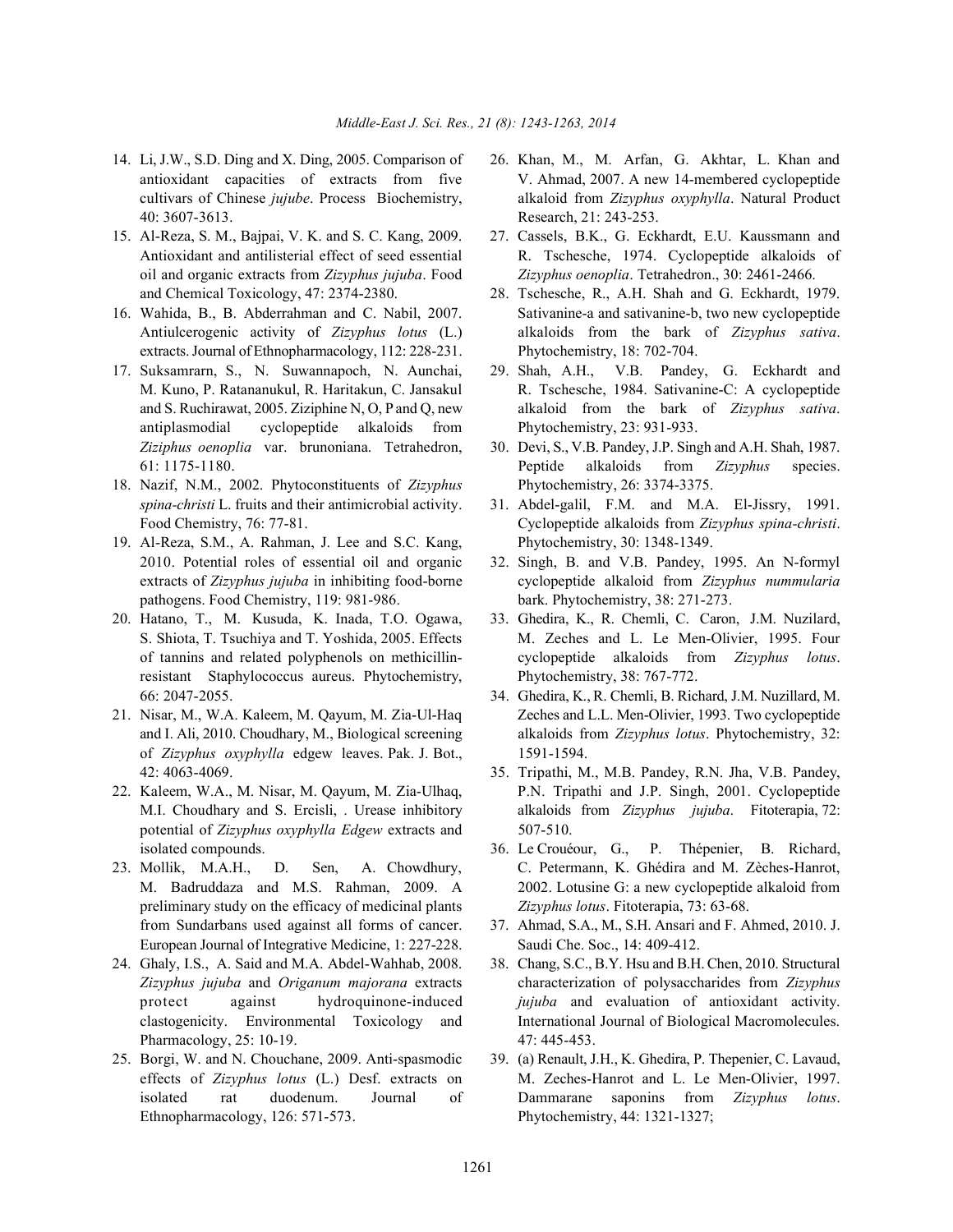*lancea* seeds. Animal Feed Science and Technology, Berichte. 105: 3094. 91: 107-113. 52. Tschesche, R., M. Elgamal, G. Eckhardt and M. von

triterpene esters from *Zizyphus jujuba*. *mucronata*. Phytochemistry, 13: 2328-2328. Phytochemistry, 43: 847-851. 53. Jossang, A., A. Zahir and D. Diakite, 1996. Mauritine

- derived triterpenoid sweetness inhibitors. Journal of Phytochemistry, 42: 565-567.
- *Zizyphus spina-christi* (L.) Willd (*Rhamnaceae*) *amphibia A. Cheval*. Chem. Ber., 107: 686.
- 
- Evaluation of the antimicrobial activities of two Han. Pure Appl. Chem., 61: 443. *Ziziphus* species (*Ziziphus mauritiana L*. and 56. Xiao, D., S. East and M. Joullie, 1998. Total synthesis pathogens. Afr J. Pharm Pharmacol., 4: 135-139. 39: 9631-9632.
- 44. Mahasneh, A.M., 2002. Screening of some 57. Han, B.H., M.H. Park and Y.N. Han, 1975.
- 45. Kala, C.P., 2009. Aboriginal uses and management of 29: 3315-3319. ethnobotanical species in deciduous forests of 58. Tschesche, R. and H. Last, 1968. Alkaloide aus
- 46. Godini, A., M. Kazem, G. Naseri and M. Badavi, 2009. Letters, 9: 2993-2998. The effect of *Zizyphus Spina-Christi* leaf extract on 59. Zarga, M., S. Sabri, A. Al-Aboudi, M. Ajaz and
- 47. Tschesche, R., S. David, R. Zerbes, M. Von Radloff, 58: 504-511. E. Kaußmann and G. Eckhardt, 1974. Alkaloide aus 60. Warnhoff, E.W. and S.K. Pradhan, 1965. Can. J. Rhamnaceen, XIX1) Mucronin-E,-F,-G und-H sowie Chem., 43: 2594.
- Cyclopeptide Alkaloids. Liebigs Annalen der Chemie, 62. Tschesche, R., H. Last and H. Fehlhaber, 1967.
- 49. Joullie, M. and D. Richard, 2004. Cyclopeptide *frangula L*. Chemische Berichte., 100: 3937.
- 14: 75-82. 31: 2944-2947.
- (b) Aganga, A.A. and K.W. Mosase, 2001. Tannin 51. Tschesche, R., E. Kaussmann and H. Fehlhaber, content, nutritive value and dry matter digestibility of 1972. Alkaloids from Rhamnaceae. 13. *Lonchocarpus capassa, Zizyphus mucronata,* Amphibine-B,-C,-D, and-E, four peptide alkaloids *Sclerocarya birrea, Kirkia acuminata* and *Rhus* from *Ziziphus amphibia* A. Cheval. Chemische
- (c). Lee, S.S., B.F. Lin and K.C. Liu, 1996. Three Radloff, 1994. Peptide alkaloids from *Zizyphus*
- 40. Suttisri, R., I.S. Lee and A.D. Kinghorn, 1995. Plant- J, a cyclopeptide alkaloid from *Zizyphus mauritiana*.
- Ethnopharmacology, 47: 9-26. 54. Tschesche, R., C. Spilles and G. Eckhardt, 1974. 41. Pawlowska, A.M., F. Camangi, A. Bader and Alkaloids from *Rhamnaceae*, XVIII. Amphibine-F,-G A. Braca, 2009. Flavonoids of *Zizyphus jujuba L*. and and--H, further peptide alkaloids from *Zizyphus*
- fruits. Food Chemistry, 112: 858-862. 55. (a) Pandey, V.B., J.P. Singh, K.K. Seth, A.H. Shah and 42. Zabihullah, Q., A. Rashid and N. Akhtar, 2006. G. Eckhardt, 1984. Cyclopeptide alkaloids from Ethnobotanical survey in Kot Manzary Baba *Zizyphus nummularia*. Phytochemistry. 23: 2118 valley of Malakand Agency, Pakistan. Pak J. Plant 2120; (b) . B.H., Park, M.H. and J.H. Park, 1989. Sci., 12: 115-121. Chemical and pharmacological studies on sedative 43. Abalaka, M., S. Daniyan and A. Mann, 2010. cyclopeptide alkaloids in some *Rhamnaceae* plants.
	- *Ziziphus spinachristi L*.) on some microbial of sanjoinine A (frangufoline). Tetrahedron Letters,
	- indigenous Qatari medicinal plants for antimicrobial Cyclic peptide and peptide alkaloids from activity. Phytotherapy Research, 16: 751-753. seeds of *Zizyphus vulgaris*. Phytochemistry,
	- Chhattisgarh state in India. Journal of ethnobiology rhamnaceen, V franganin und frangufolin, zwei and Ethnomedicine, 5: 1-9. weitere peptid-alkaloide aus L. 1, 2. Tetrahedron
	- the isolated rat aorta. JPMA. The Journal of the N. Sultana, 1995. New Cyclopeptide Alkaloids Pakistan Medical Association, 59: 537. from *Zizyphus lotus*. Journal of Natural Products,
		-
- Abyssenin-A,-B und-C, weitere 15 gliedrige 61. Tschesche, R., D. Hillebrand, H. Wilhelm, Cyclopeptidalkaloide. Justus Liebigs Annalen der E. Ammermann and G. Eckhardt, 1977. Hysodricanin-Chemie, pp: 1915-1928. A, Mauritin-H, Scutianin-F und Aralionin-C, vier 48. Hindenlang, D., M. Shamma, G. Miana, A. Shah and weitere cyclopeptidalkaloide aus *Ziziphus, Scutia* B. Cassels, 1980. The 13C-NMR Spectra of *und Araliorhamnus*. Phytochemistry, 16: 1025-1028.
	- pp: 447-450. Frangulanin, a peptide alkaloid from *Rhamus*
- alkaloids: chemistry and biology. Chemical 63. Tschesche, R., M. Elgamal, G.A. Miana and communications, pp: 2011-2015. G. Eckhardt, 1975. Alkaloids from rhamnaceae--XXVI 50. Gournelis, D., G. Laskaris and R. Verpoorte, 1997. : Nummularine -D, -E and -F, new cyclopeptide Cyclopeptide alkaloids. Natural Product Reports, alkaloids from *Zizyphus nummularia*. Tetrahedron*.*